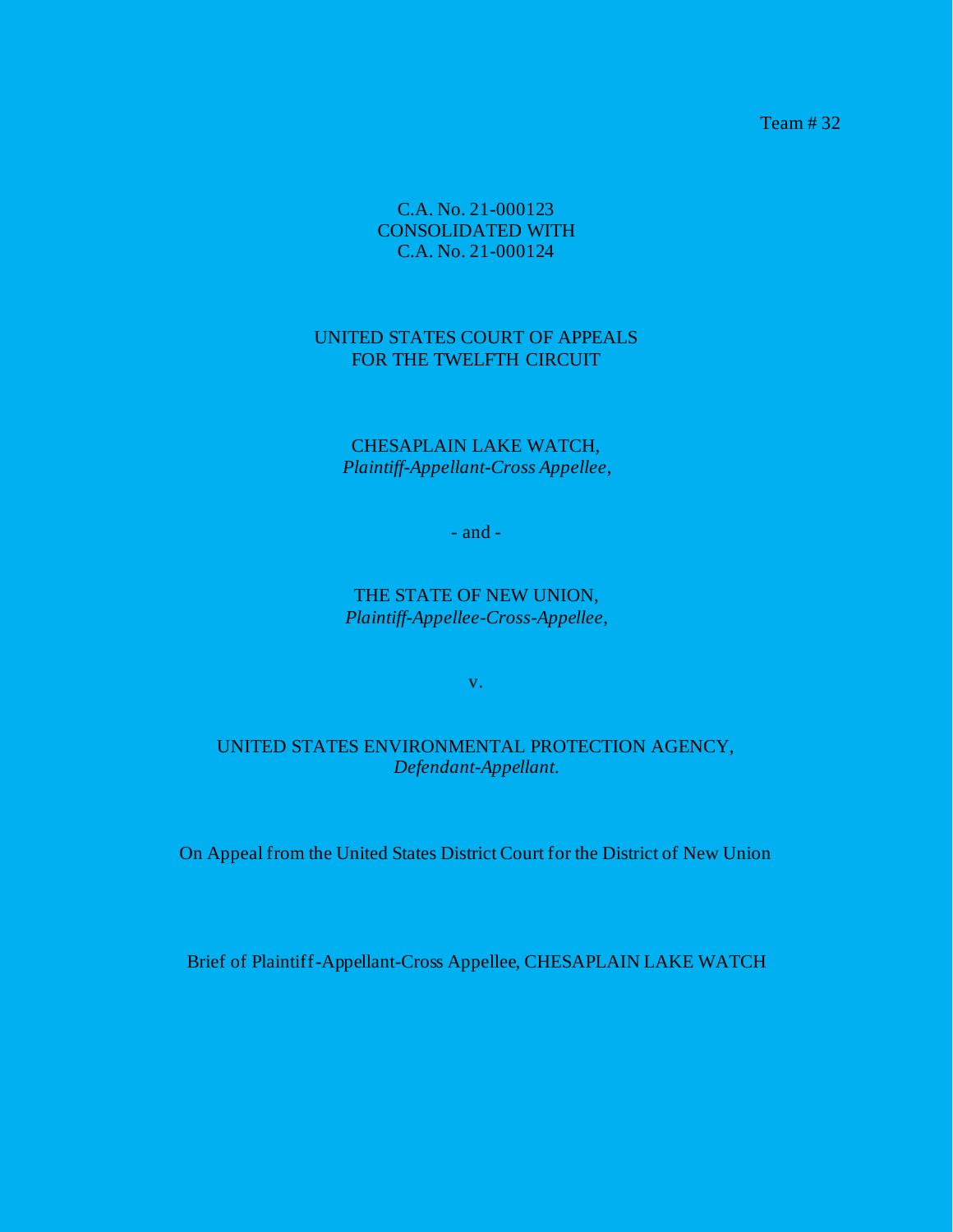# **Table of Contents**

| I.   |                                                                                                                                                                                                                                                                                                                     |
|------|---------------------------------------------------------------------------------------------------------------------------------------------------------------------------------------------------------------------------------------------------------------------------------------------------------------------|
| II.  |                                                                                                                                                                                                                                                                                                                     |
| III. |                                                                                                                                                                                                                                                                                                                     |
|      |                                                                                                                                                                                                                                                                                                                     |
|      |                                                                                                                                                                                                                                                                                                                     |
|      |                                                                                                                                                                                                                                                                                                                     |
| I.   | EPA's determination to reject New Union's 2018 TMDL and to adopt its own<br>TMDL is ripe for judicial review because the issue is fit for judicial decision and<br>New Union and CLW would experience hardship if the issue was withheld from                                                                       |
|      | EPA's determination to reject New Union's 2018 TMDL is fit for<br>A.<br>judicial decision because the issue is purely legal, will not benefit from a more                                                                                                                                                           |
|      | B <sub>1</sub><br>CLW will face hardship by wasting time, money, and energy if the                                                                                                                                                                                                                                  |
| П.   | EPA's longstanding interpretation of the phrase "total maximum daily load"<br>deserves deference because Congress intended for EPA to "fill the statutory gap"                                                                                                                                                      |
|      | Congress clearly intended for EPA to "fill the statutory gap,"<br>A.<br>because the phrase "total maximum daily load" is susceptible to multiple<br>meanings, it operates within the bounds of the CWA's background principle of<br>cooperative federalism, and it does not disturb larger federalism principles 17 |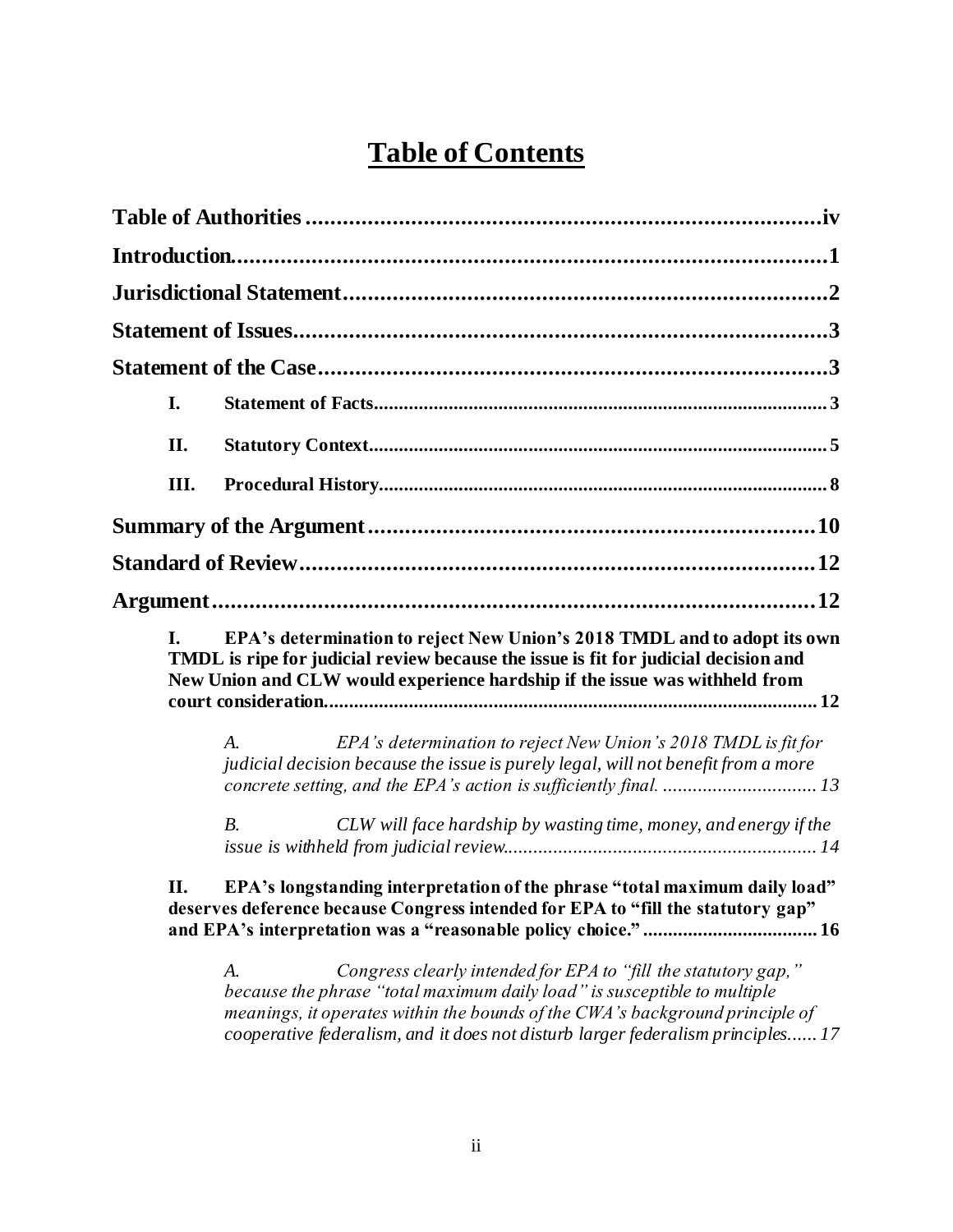|                   | EPA's interpretation of "total maximum daily load" demands<br>B <sub>1</sub><br>deference because of the Act's highly complex subject matter and broad grant of                                                                             |
|-------------------|---------------------------------------------------------------------------------------------------------------------------------------------------------------------------------------------------------------------------------------------|
|                   | The paucity of caselaw concerning EPA's interpretation of "total<br>$\mathcal{C}$ .<br>maximum daily load" supports the conclusion that the interpretation is a                                                                             |
| III.              | EPA's TMDL relies on impermissible interpretations of the terms "daily"<br>and "maximum" because TMDLs must be expressed as a <i>daily</i> load, rather than an<br>annual load, and TMDLs must ensure achievement of WQS on the date of its |
|                   | The term "daily" in TMDL is unambiguous and EPA has not<br>A.                                                                                                                                                                               |
|                   | B <sub>1</sub><br>EPA's interpretation of the term "maximum" in TMDL is<br>impermissible because phased implementation of EPA's TMDL fails to meet                                                                                          |
| IV.               | EPA's adoption of a credit for BMP pollution reductions from nonpoint<br>sources is arbitrary, capricious, and an abuse of discretion due to the lack of<br>assurances that BMPs will be implemented by polluters and New Union30           |
|                   | EPA acted arbitrarily, capriciously, and abused its discretion<br>A.<br>when it adopted the CWIP because it offers no reasonable assurances that the<br>BMPs for nonpoint source pollution reductions will be achieved. 31                  |
|                   | B <sub>1</sub><br>EPA acted arbitrarily, capriciously, and abused its discretion<br>when it adopted the CWIP because the agency has not provided evidence or<br>reason-based judgement that these BMPs will in fact reduce nonpoint source  |
| <b>Conclusion</b> | 33                                                                                                                                                                                                                                          |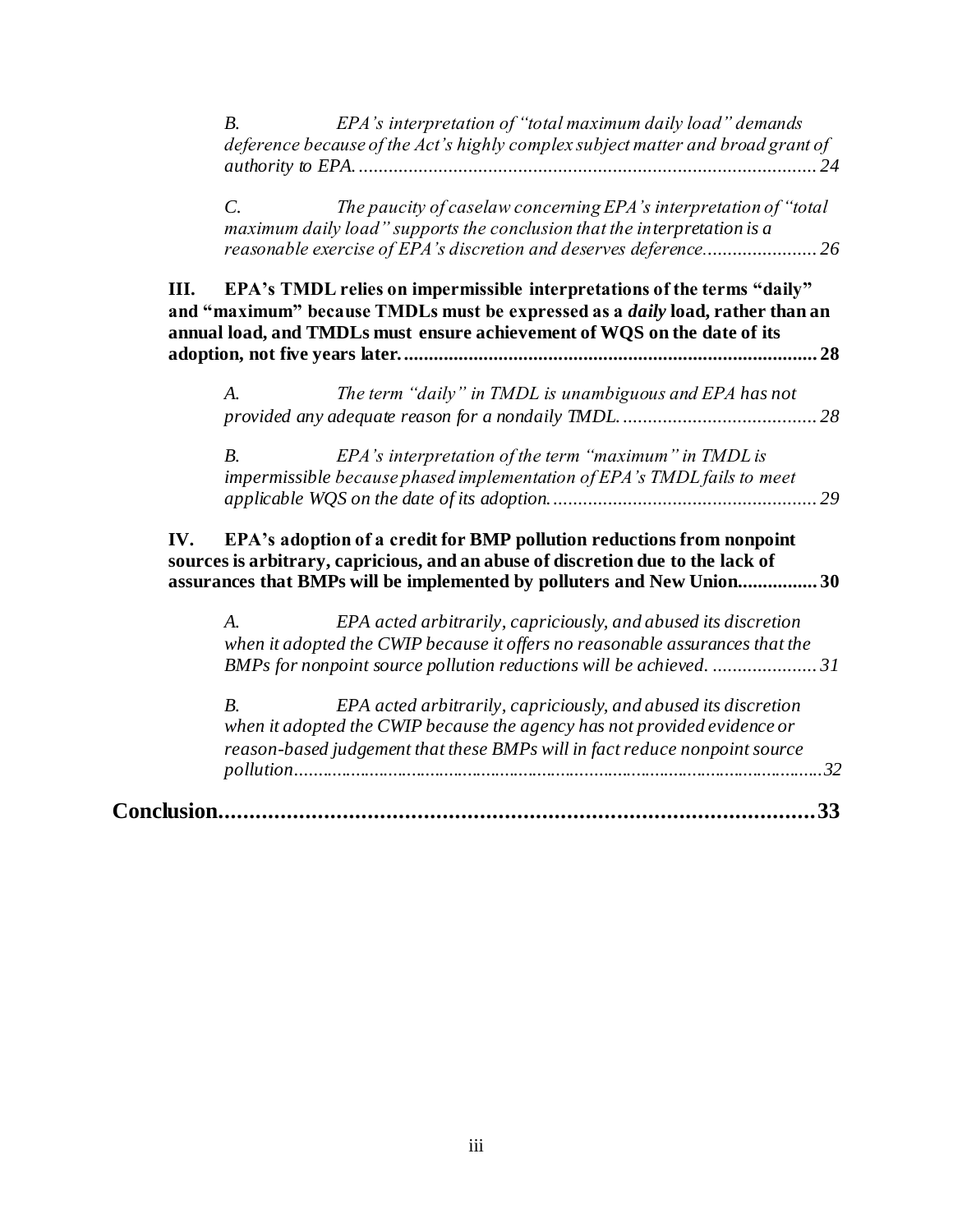# **Table of Authorities**

<span id="page-3-0"></span>

|                                                             | Page(s) |
|-------------------------------------------------------------|---------|
| <b>Cases</b><br>Abbott Laboratories v. Gardner,             |         |
|                                                             |         |
| Alaska Ctr. for Env't v. Browner,                           |         |
| Am. Farm Bureau Fed'n v. EPA,                               |         |
| Am. Farm Bureau Fed'n v. EPA,                               |         |
| Am. Forest & Paper Ass'n v. EPA,                            |         |
| Anacostia Riverkeeper, Inc. v. Jackson,                     |         |
| Anacostia Riverkeeper, Inc. v. Wheeler,                     |         |
| Ark. v. Okla.,                                              |         |
| Barnhardt v. Walton,                                        |         |
| Bullard v. Blue Hills Bank,                                 |         |
| Catskill Mountains Chapter of Trout Unlimited, Inc. v. EPA, |         |
| Chevron U.S.A., Inc. v. Nat. Res. Def. Council, Inc.,       |         |
| City of Arlington, Tex. v. FCC,                             |         |
| City of Kennett, Mo. v. EPA,                                |         |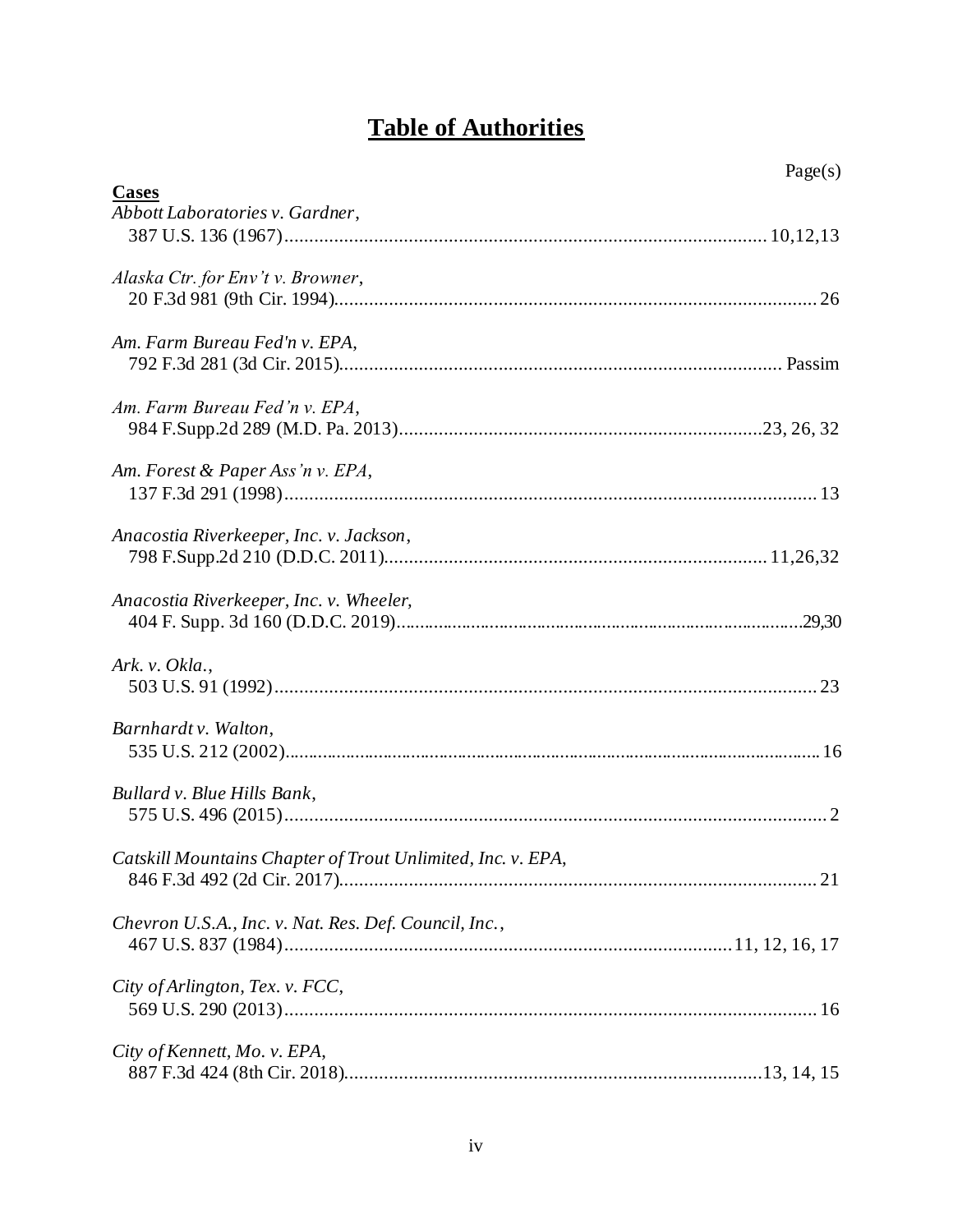| City of Milwaukee v. Ill. & Mich.,                                          |
|-----------------------------------------------------------------------------|
| Dep't of Nat. Res. & Env't Control v. U.S. Army Corps of Eng'rs,            |
| Friends of Earth, Inc. v. EPA,                                              |
| Gibbons v. Ogden                                                            |
| Gregory v. Ashcroft,                                                        |
| Hayes v. Whitman,                                                           |
| Idaho Sportsmen's Coal. v. Browner,                                         |
| Iowa League of Cities v. EPA,                                               |
| Marx v. Gen. Revenue Corp.,                                                 |
| Motor Vehicle Mfr.'s Ass'n of U.S., Inc. v. State Farm Mut. Auto. Ins. Co., |
| Nat. Res. Def. Council, Inc. v. EPA,                                        |
| Nat. Res. Def. Council, Inc. v. Muszynski,                                  |
| N.Y. v. U.S.,                                                               |
| Nat'l Ass'n of Home Builders v. U.S. Army Corps of Eng'rs,                  |
| Nat'l Cable & Telecomm.'s Ass'n v. Brand X Internet Serv.,                  |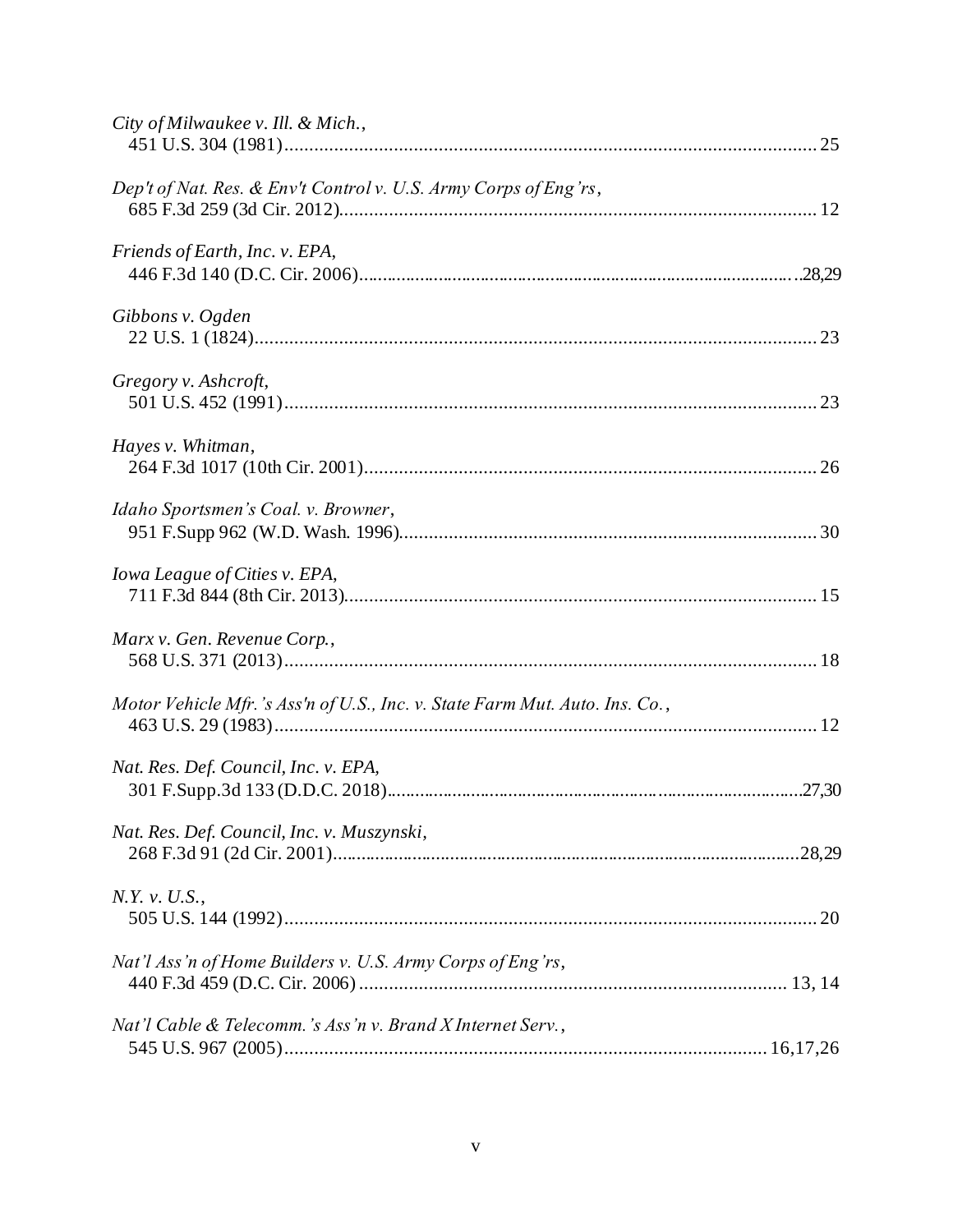| Nat'l Cable & Telecomm.'s Ass'n, Inc. v. Gulf Power,                             |
|----------------------------------------------------------------------------------|
| Niz-Chavez v. Garland,                                                           |
| Ohio Valley Envt'l Coal. v. Horinko,                                             |
| Okla. ex rel. Phillips v. Guy F. Atkinson Co.,                                   |
| Pascua Yaqui Tribe v EPA,                                                        |
| Pronsolino v. Nastri,                                                            |
| PUD No. 1 of Jefferson Cnty. v. Wash. Dep't of Ecology,                          |
| San Joaquin River Exch. Contractors Water Auth. v. State Water Res. Control Bd., |
| Sierra Club v. Meiburg,                                                          |
| Swanson v. U.S. Forest Serv.,                                                    |
| The Daniel Ball,                                                                 |
| Thomas v. Jackson                                                                |
| U.S. v. Riverside Bayview Homes, Inc.,                                           |
| U.S. v. Appalachian Power Co.,                                                   |
| Upper Blackstone Water Pollution Abatement Dist. v. EPA,                         |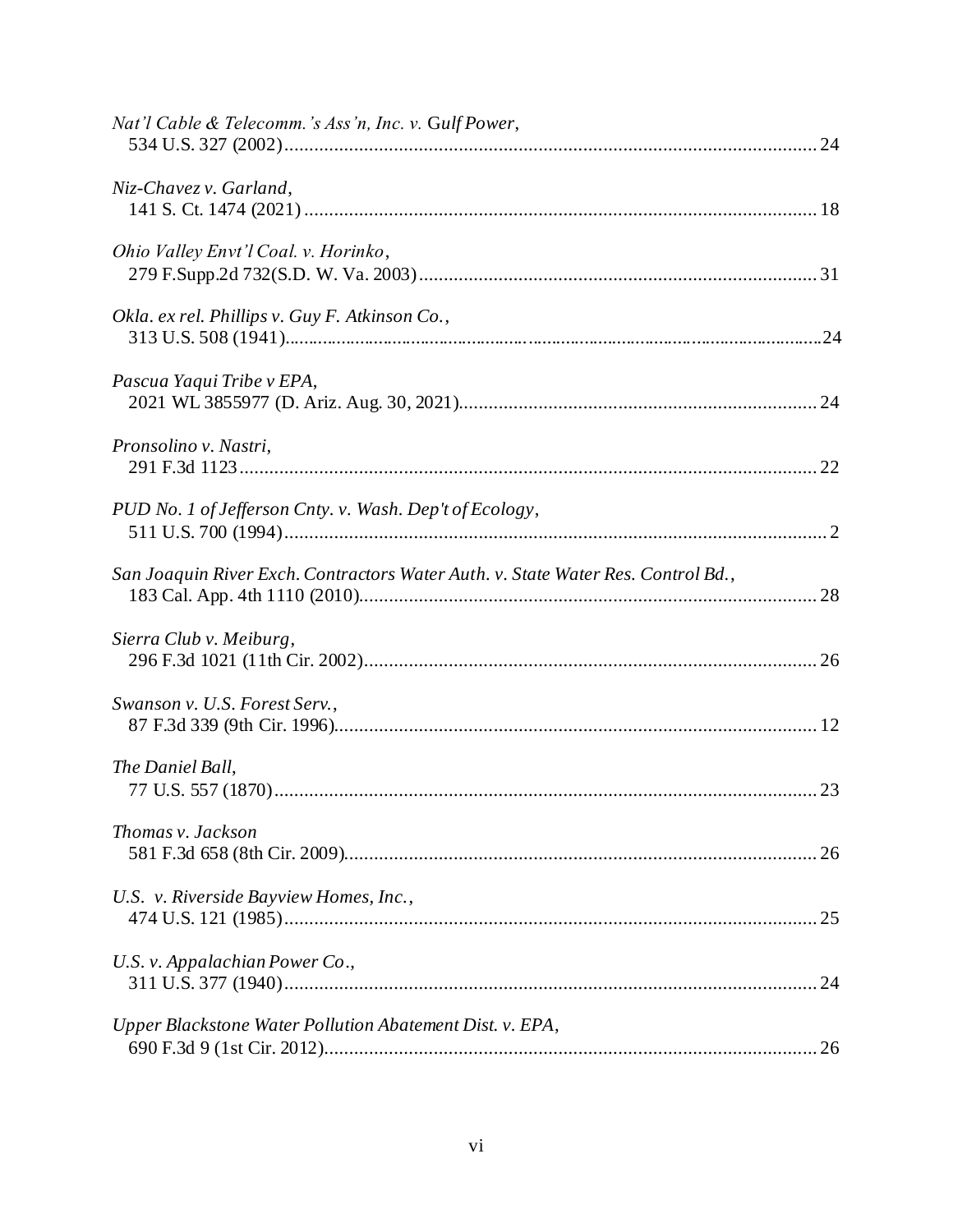| Visiting Nurse Ass'n Gregoria Auffant, Inc. v. Thompson, |
|----------------------------------------------------------|
| Warren v. City of Carlsbad,                              |
| Zuni Pub. Sch. Dist. v. Dep't of Educ.,                  |
| <b>Constitutional Provisions</b>                         |
| <b>Legislative History</b>                               |
| <b>Statutes</b>                                          |
|                                                          |
|                                                          |
|                                                          |
|                                                          |
|                                                          |
|                                                          |
|                                                          |
|                                                          |
|                                                          |
|                                                          |
|                                                          |
|                                                          |
| <b>Regulations</b>                                       |
|                                                          |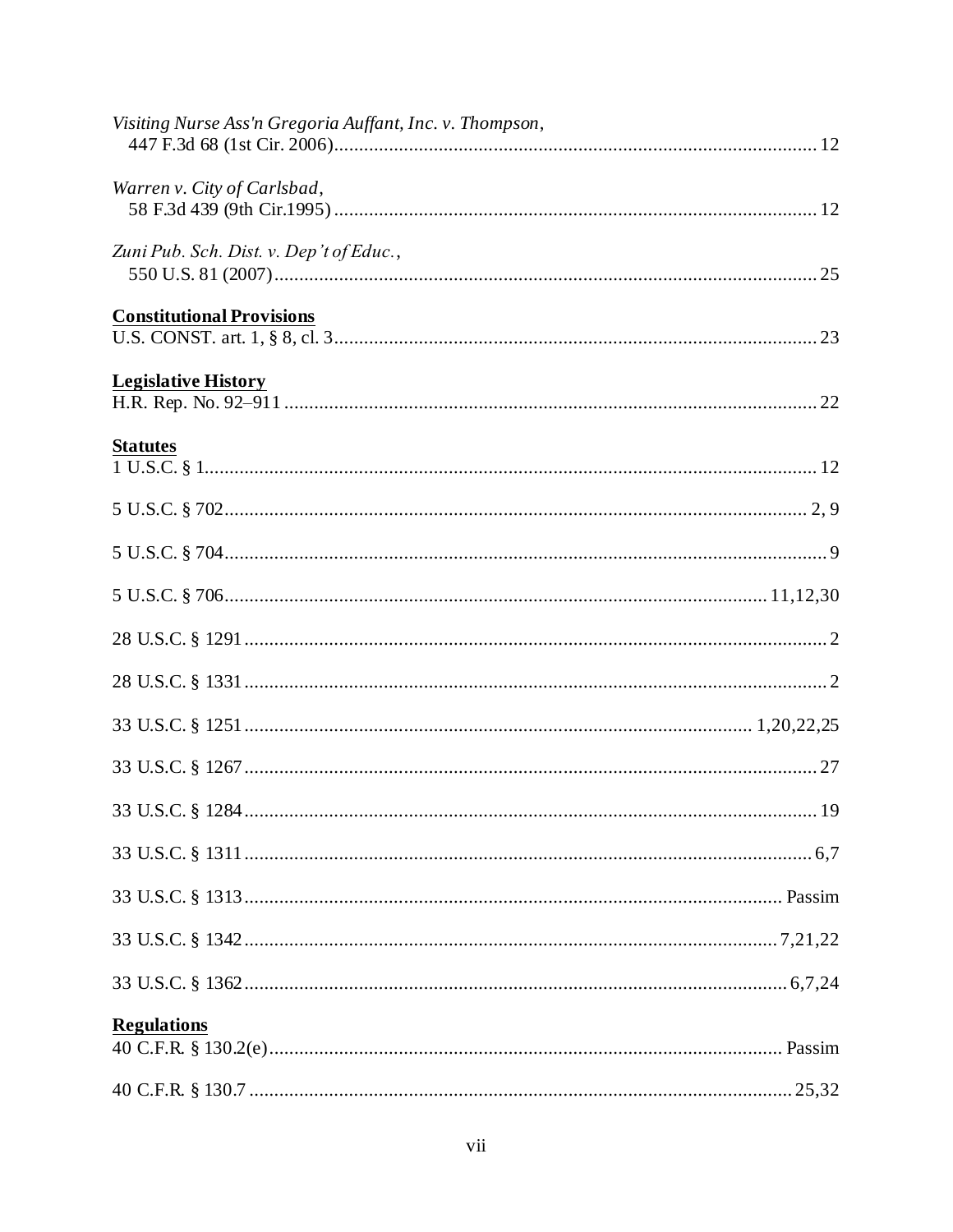| <b>Other Authorities</b><br>Daniel R. Mandelker, Controlling Nonpoint Source Water Pollution: Can It Be Done,                                                                                                                            |
|------------------------------------------------------------------------------------------------------------------------------------------------------------------------------------------------------------------------------------------|
| EPA, Basic Information about Nonpoint Source (NPS) Pollution, https://www.epa.gov/nps/basic-                                                                                                                                             |
| EPA, Frequent Questions about the Chesapeake Bay TMDL, https://www.epa.gov/chesapeake-                                                                                                                                                   |
| EPA, National Management Measures to Control Nonpoint Source Pollution from Urban Areas                                                                                                                                                  |
| EPA, The Navigable Waters Protection Rule: Definition of "Waters of the United States,                                                                                                                                                   |
| Merriam-Webster, total, https://www.merriam-webster.com/dictionary/total 18<br>1986/1988 Regulatory Definition of "Waters of the United States", EPA,<br>https://www.epa.gov/wotus/19861988-regulatory-definition-waters-united-states24 |
| Overview of Total Maximum Daily Loads (TMDLs), EPA,<br>https://www.epa.gov/tmdl/overview-total-maximum-daily-loads-tmdls25                                                                                                               |
| Robert W. Adler, Addressing Barriers to Watershed Protection,                                                                                                                                                                            |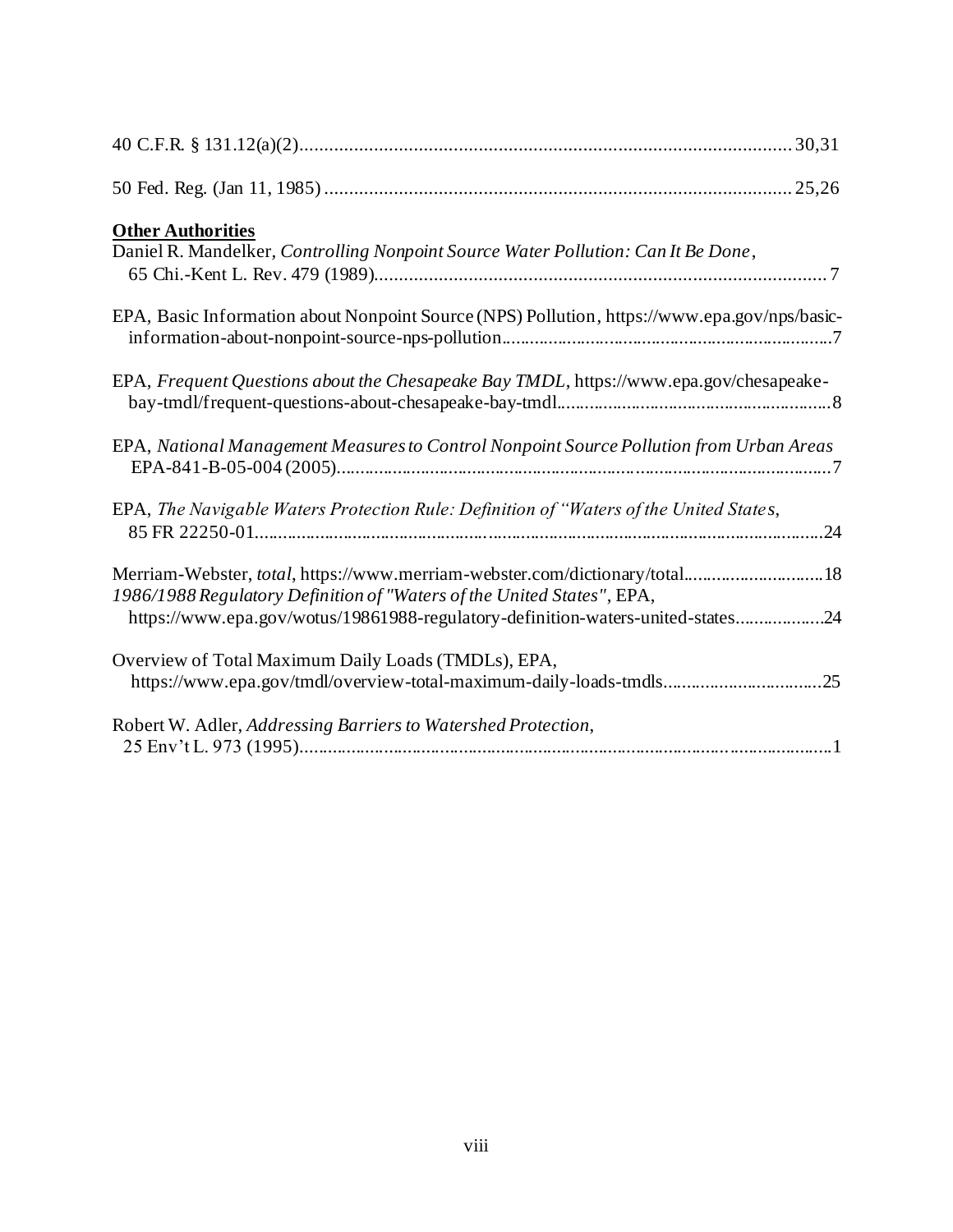# **Introduction**

<span id="page-8-0"></span>The shimmering waters of Lake Chesaplain are a *source of life*. They provide abundant opportunity for recreation, relaxation, and inspiration to New Union residents and those who seek its exalted shores. Moreover, the waters of Lake Chesaplain are a *nexus of commerce* between the Lake's littoral residents and centers of commercial activity along the Chesaplain River. While Lake Chesaplain has traditionally enjoyed excellent water quality, recent watershed development has led to disastrous effect on the purity of its waters. Thus, heightened protection of Lake Chesaplain is warranted, to ensure that future generations may continue to seek inspiration from its waters.

Enter the federal Clean Water Act. When the 92nd Congress passed sweeping amendments to the Federal Water Pollution Control Act—better known as the Clean Water Act, 33 U.S.C. §§ 1251 *et seq.*—it did so with far-reaching, ambitious intent: "*to restore and maintain the chemical, physical, and biological integrity of the Nation's waters.*" <sup>1</sup> 33 U.S.C § 1251 (emphasis added). Behind this noble goal, Congress erected the "modern framework" for controlling water pollution in the United States through a comprehensive scheme of cooperative federalism. Michael M. Wenig, *How "Total" Are "Total Maximum Daily Loads"? – Legal Issues Regarding the Scope of Watershed-Based Pollution Control Under the Clean Water Act*, 12 Tul. Env't L.J. 87, 95 (1998).

However, a series of administrative failures by the State of New Union and the U.S. Environmental Protection Agency has delayed preservation of Lake Chesaplain's waters and caused unnecessary degradation due to harmful phosphorous accumulation. Water pollution

 $<sup>1</sup>$  The preeminent water scholar, Robert Adler, described the CWA's expansive purpose as "one"</sup> of the best declarations ... in any federal environmental law." Robert W. Adler, *Addressing Barriers to Watershed Protection*, 25 Env't L. 973, 975-76 (1995).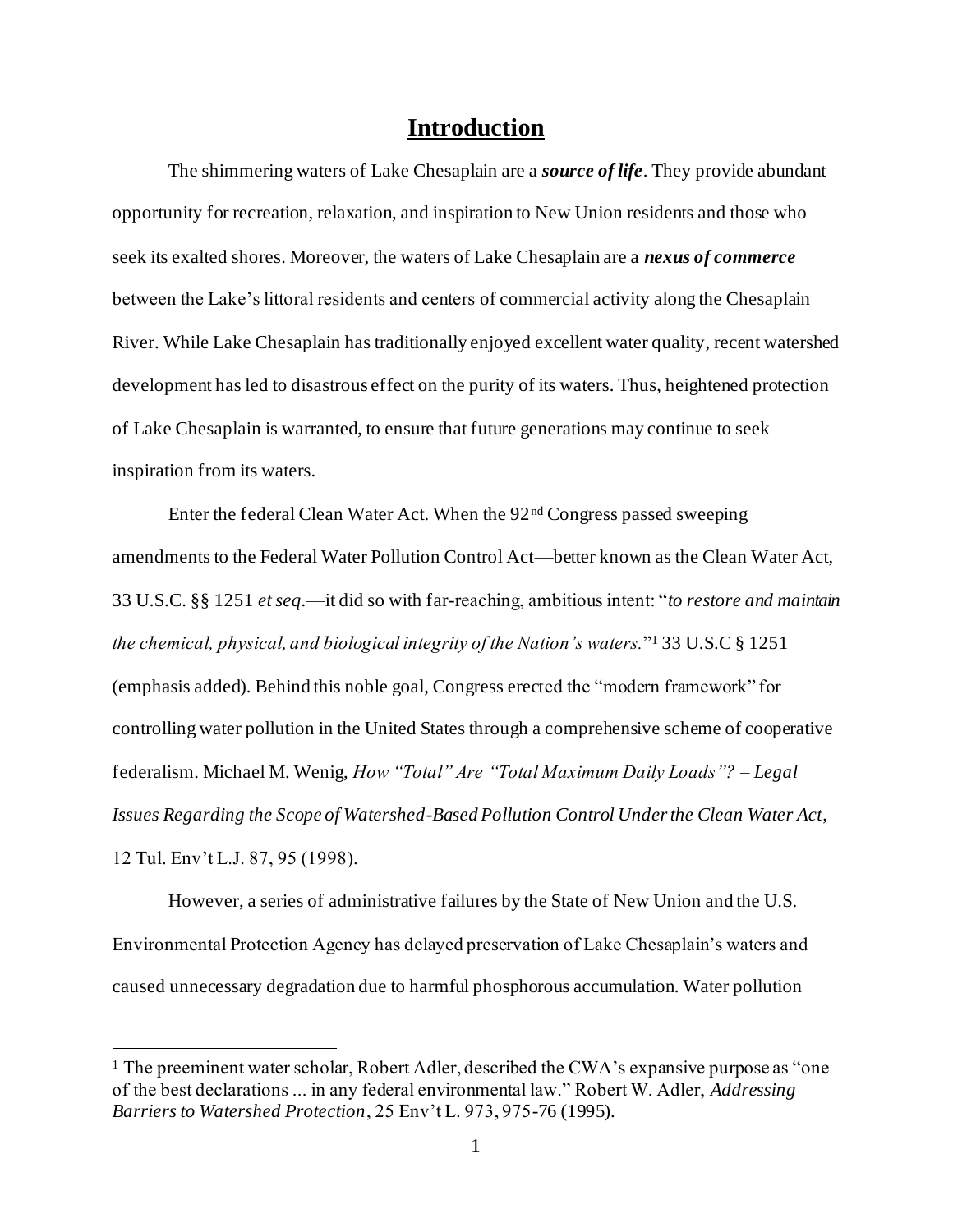impacts more than the purity of the Lake's waters, a common resource, it also harms watershed ecosystems, communities, and economies.

At stake is future generations' ability to use, enjoy, and make memories on Lake Chesaplain's waters, like the many generations before them. Accordingly, Chesaplain Lake Watch, an environmental organization with members across the Lake Chesaplain watershed, is committed to ensuring Lake Chesaplain returns to its former brilliance and that no future generation suffers from Government failure to preserve our valued natural environments.

# **Jurisdictional Statement**

<span id="page-9-0"></span>Chesaplain Lake Watch (hereinafter, "CLW"), the State of New Union (hereinafter, "New Union"), and the United States Environmental Protection Agency (hereinafter, "EPA") each appeal an order granting motions for summary judgement in consolidated actions No. 66- CV-2020 and No. 73-CV-2020, entered on August 15, 2021, by the Honorable Judge Remus in the United States District Court for the District of New Union. Because "[a]n order granting a motion for summary judgment is final," the United States Court of Appeals for the Twelfth Circuit has jurisdiction to hear these appeals pursuant to 28 U.S.C. § 1291. *Bullard v. Blue Hills Bank*, 575 U.S. 496, 506 (2015).

The consolidated actions were commenced under the Administrative Procedures Act. 5 U.S.C. § 702 ("a person suffering legal wrong because of agency action ... is entitled to judicial review"). The actions were in response to regulatory measures taken by New Union and EPA in relation to deteriorating water quality in Lake Chesaplain. The district court had subject matter jurisdiction to hear these matters pursuant to 28 U.S.C. § 1331, as both cases challenged interpretation and implementation of the Clean Water Act (hereinafter, "CWA" or "Act"), a federal statute.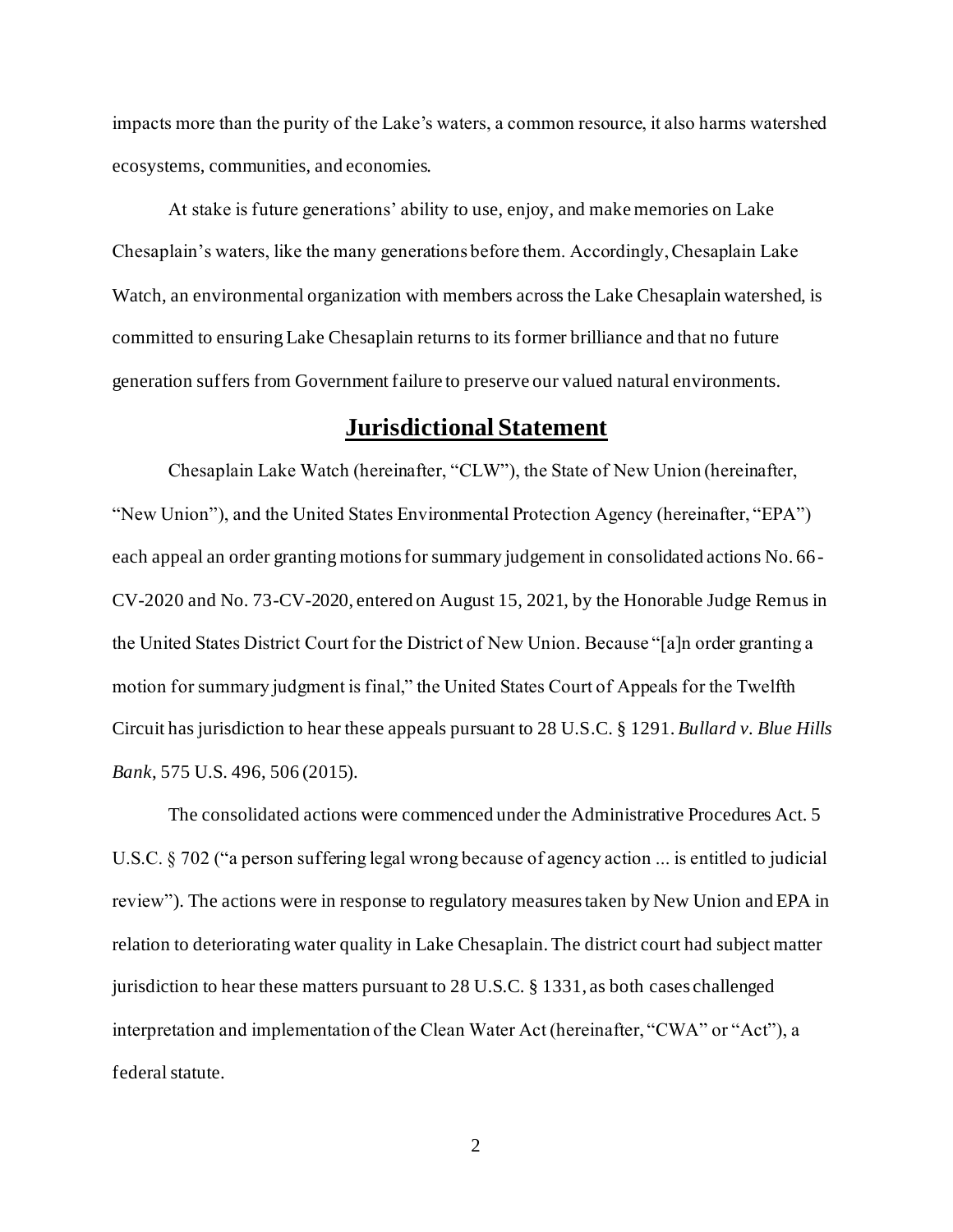# **Statement of Issues**

- <span id="page-10-0"></span>1. Whether EPA's decision to reject New Union's TMDL and adopt its own for the Lake Chesaplain Watershed is ripe for judicial review.
- 2. Whether EPA's longstanding interpretation of "total maximum daily load," as including wasteload allocations and load allocations, is a permissible interpretation of the term in § 303(d) of the CWA.
- 3. Whether EPA's Lake Chesaplain TMDL consisting of an annual pollution loading reduction to be phased in over five years is a permissible interpretation of the term "total maximum daily load" in § 303(d) of the CWA.
- 4. Whether EPA's adoption of a credit system for load allocation reductions through best management practices is arbitrary, capricious, and an abuse of discretion due to the lack of assurance of best management practice implementation.

# **Statement of the Case**

#### <span id="page-10-2"></span><span id="page-10-1"></span>**I. Statement of Facts**

Lake Chesaplain, located entirely within the State of New Union, has historically enjoyed excellent water quality. R. at 7. The Lake's pristine waters have attracted both residents and tourists, creating a robust outdoor recreation economy and popular vacation communities along its lakefront. *Id.* Furthermore, Lake Chesaplain is a nexus of commerce between the Lake's waterfront communities and commercial centers downstream along the Chesaplain River, which is a navigable-in-fact interstate body of water. *Id.*

Lake Chesaplain was originally designated as Class AA, which is reserved for highest quality waters of the state. R. at 8. This designation allows the use of Lake Chesaplain's waters for drinking water, primary contact recreation, and fish propagation and survival. *Id.*

Lake Chesaplain's water quality began diminishing in the 1990s when development throughout the watershed started polluting the water. R. at 7. The pollution includes discharges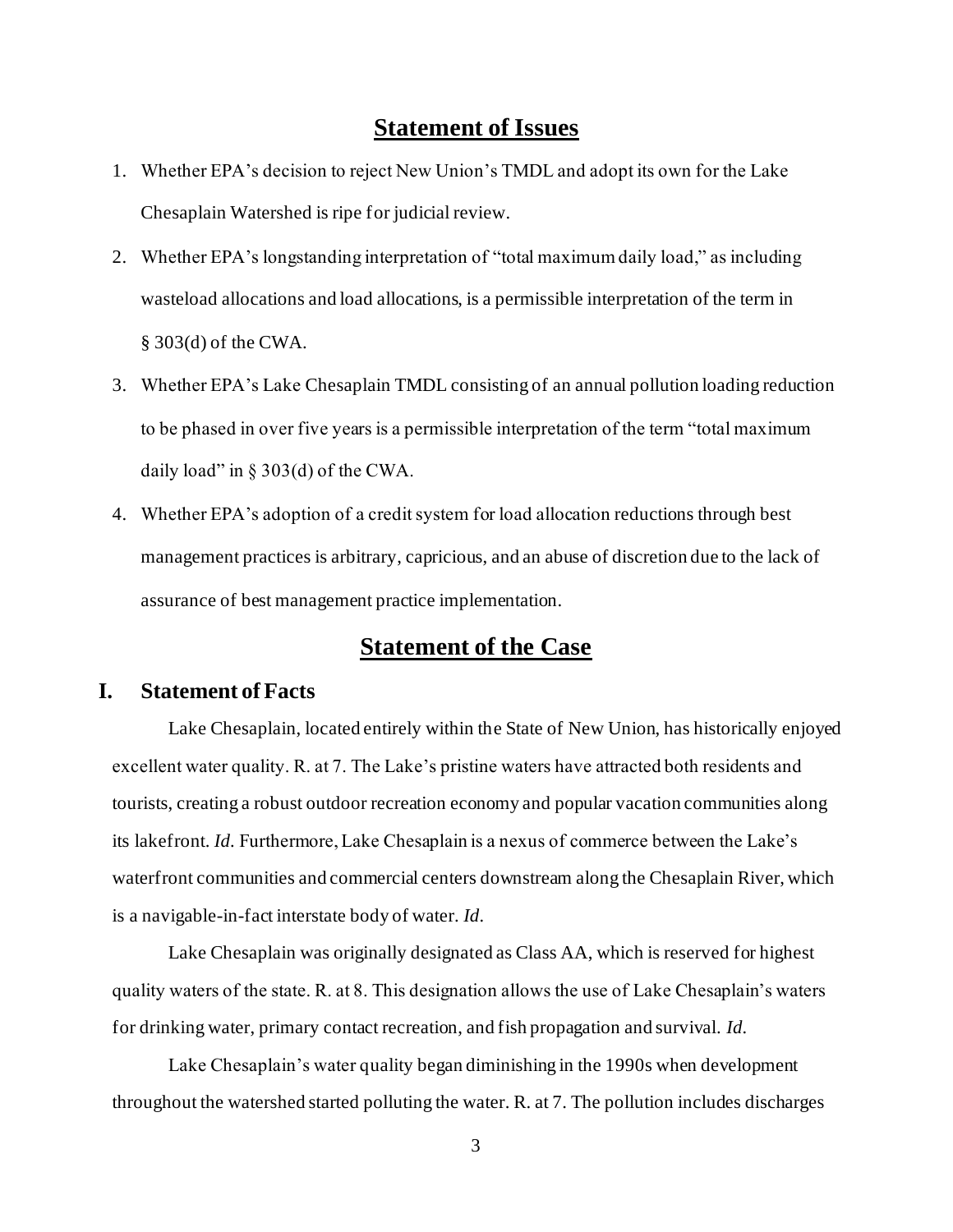from point sources, like the large-scale slaughterhouse and Chesaplain Mills sewage treatment plant, and nonpoint sources, like concentrated animal feeding operations (hereinafter, "CAFO") manure spreading, agricultural sources, and septic tanks from lakefront vacation communities along the Lake Chesaplain shoreline. R. at 8. The pollution caused a decline of water quality in Lake Chesaplain, leading to mats of algae during the summer months, reduced water clarity, and emission of offensive odors. R. at 7-8. This negatively impacts life as Lake Chesaplain's waters are wholly unsuitable for recreation and fishing. R. at 7. Commercial activities on Lake Chesaplain suffer from a decrease in tourist fishing and boating trips. *Id.*

In 2008, in response to declining water quality, New Union created the Lake Chesaplain Study Commission. R. at 8. In August 2012, the Commission issued a report stating Lake Chesaplain was suffering from excessive algae growth, thereby violating the state's water quality standards for odor and water clarity. *Id.* In 2014, the New Union Division of Fisheries and Environmental Control (hereinafter, "DOFEC") determined that the maximum phosphorous levels consistent with the Class AA designation is 0.014 mg/l; however, Lake Chesaplain's phosphorous levels varied from 0.020 to 0.034 mg/l. *Id.* Consequently, phosphorous levels in Lake Chesaplain violated the water quality standard and DOFEC included Lake Chesaplain on its impaired waters list submitted to EPA in 2014. *Id.*

After the listing, both DOFEC and EPA *failed* to promulgate a "total maximum daily load" (hereinafter, "TMDL") for phosphorous. *Id.* In 2015, CLW's threat to sue both New Union and EPA for failure to submit a TMDL provoked New Union to initiate a rulemaking proceeding to establish a TMDL. *Id.* In July 2016, as part of its rulemaking, the Chesaplain Commission issued a report calculating the maximum phosphorus loadings consistent with achieving the 0.014 mg/l phosphorus standard and identified existing sources of phosphorous inputs. *Id.* The report was calculated in annual terms with 120 metric tons (mt) being the final goal to achieve the phosphorus standard. *Id.*

In October 2017, DOFEC proposed to implement its Lake Chesaplain phosphorous TMDL (hereinafter, "2017 TMDL") through a phased reduction in phosphorus discharges from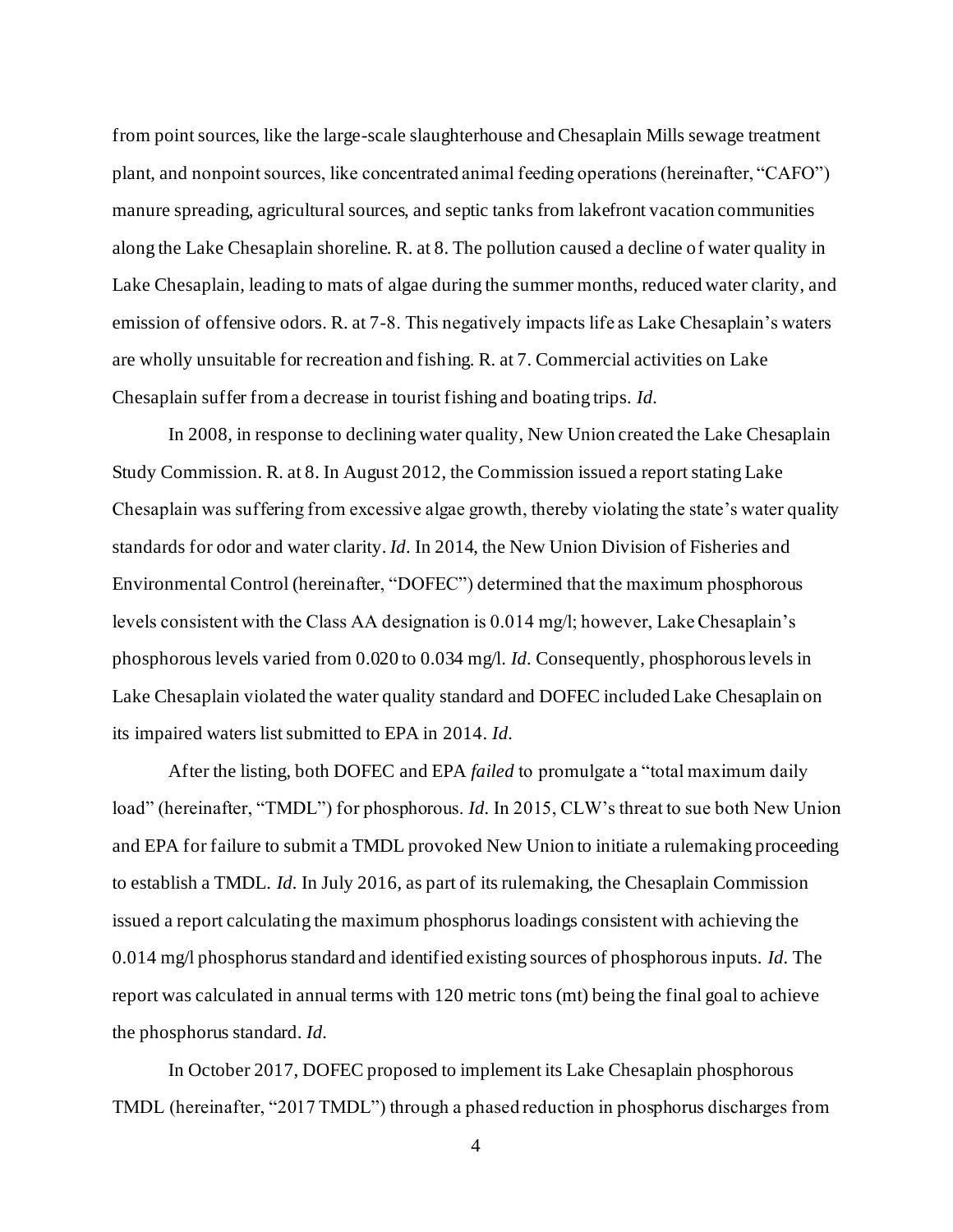both point sources and the nonpoint sources over a five-year period. R. at 9. The proposal suggested an annual seven percent reduction in phosphorus loadings, totaling an overall reduction of 35 percent after five years. *Id.* The 2017 TMDL contained point source reductions incorporated in discharge permits, while the nonpoint source reductions would be achieved by implementation of best management practices (hereinafter, "BMP") programs. *Id.* Suggested BMPs included modified feeds for animal production facilities, physical and chemical treatment of manure streams, restrictions of manure spreading when soil is frozen or saturated, and increased septic tank inspection and pumping schedules. *Id.* However, the hog CAFOs and New Union homeowners objected to the proposed BMPs. R. at 9-10.

In July 2018, DOFEC adopted a second Lake Chesaplain phosphorus TMDL (hereinafter, "2018 TMDL") consisting of a 120 mt annual loading, without allocating loads between point and nonpoint sources. R. at 10. EPA rejected DOFEC's 2018 TMDL because it failed to allocate discharges between point and nonpoint sources in accordance with an EPA interpretation of "total maximum daily load." *Id.* In May 2019, EPA adopted DOFEC's 2017 TMDL pursuant to authority under the CWA. *Id.* EPA called its combination of phased point source reductions and BMPs the "Chesaplain Watershed Implementation Plan" (hereinafter, "CWIP"). *Id.*

Today, New Union has taken no affirmative steps to implement EPA's Lake Chesaplain phosphorous TMDL. *Id.* New Union has *failed* to reissue discharge permits which incorporate phosphorous load reductions that reflect the requirements of the TMDL for the watershed's major point source polluters, the slaughterhouse and Chesaplain Mills sewage treatment plan. *Id.* Furthermore, phosphorous reductions from nonpoint sources through BMPs have not been realized because EPA, in its adopted TMDL, lacked assurance of their implementation and New Union has refused to require their implementation. *Id.* Accordingly, Lake Chesaplain's waters *continue to violate* applicable water quality standards. *Id.*

#### <span id="page-12-0"></span>**II. Statutory Context**

This litigation deals primarily with one of the CWA's most complex provisions: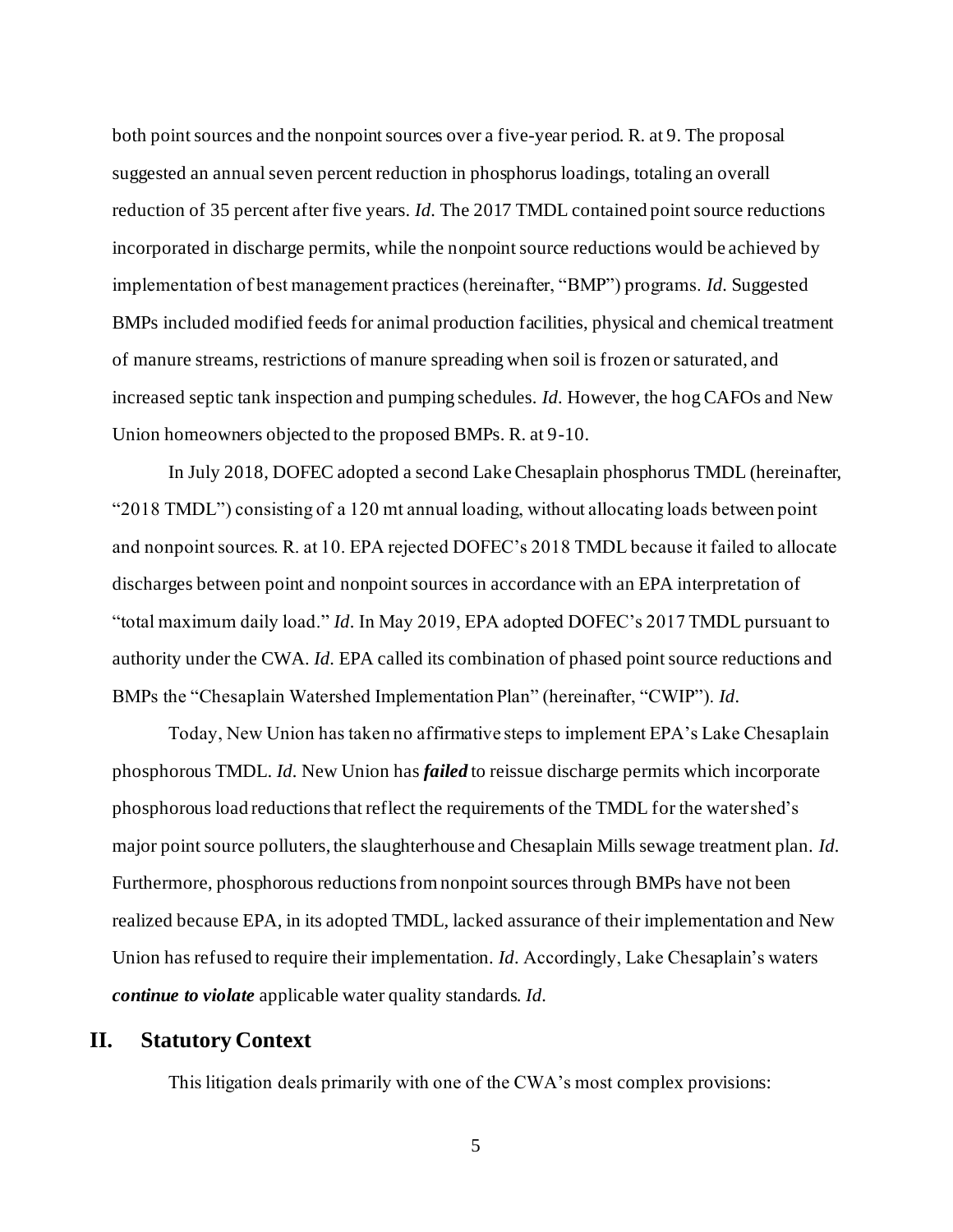§ 303(d).<sup>2</sup> The provision concerns the establishment of a TMDL for specific pollutants in waters which effluent limitations from point sources are "not stringent enough to implement any water quality standards applicable to such waters." 33 U.S.C. § 1313(d)(1)(A); *see generally* 33 U.S.C. § 1313. However, a brief overview of the CWA's thorough approach to controlling water pollution is required.

States must establish water quality standards (hereinafter, "WQS") for each waterbody within its borders. 33 U.S.C. § 1313(a). WQS must "protect the public health or welfare, enhance the quality of water and serve the purposes of [the CWA]." *§* (c)(2)(A). WQS consist of three core components: (1) the waterbody's designated uses; (2) water quality criteria to protect those designated uses; and (3) antidegradation requirements to protect existing uses and high quality waters. *§§* (c)(2)(A) & (d)(4)(B). While states have primary responsibility for establishing WQS, EPA has "backstop authority" to approve or disapprove the standards. 33 U.S.C. §§ 1313(a)  $\&$ (b); *Am. Farm Bureau Fed'n v. EPA*, 792 F.3d 281, 298 (3d Cir. 2015) (hereinafter, "*Am. Farm Bureau Fed'n*"). When a state fails to submit a WQS or a WQS is not consistent with the requirements of the CWA, EPA must promulgate its own WQS. *Id.* 

Once a WQS is in effect, EPA and states *share* responsibility for making sure those standards are not violated. The CWA gives EPA primary responsibility for regulating point sources, which are discharges of pollutants from any discernible, confined, and discrete conveyance (e.g., a pipe, tunnel, conduit). 33 U.S.C. § 1362(14). EPA regulates point source by establishing "effluent limitations," which are restrictions on discharges of pollutants from point sources. 33 U.S.C. § 1311(b). The CWA provides a comprehensive scheme of permitting—

<sup>&</sup>lt;sup>2</sup> Attorneys specializing in the Clean Water Act often cite to the Act's more illustrious provisions by reference to the uncodified sections of the Statutes at Large. Unless otherwise noted, this brief cites to the U.S. Code.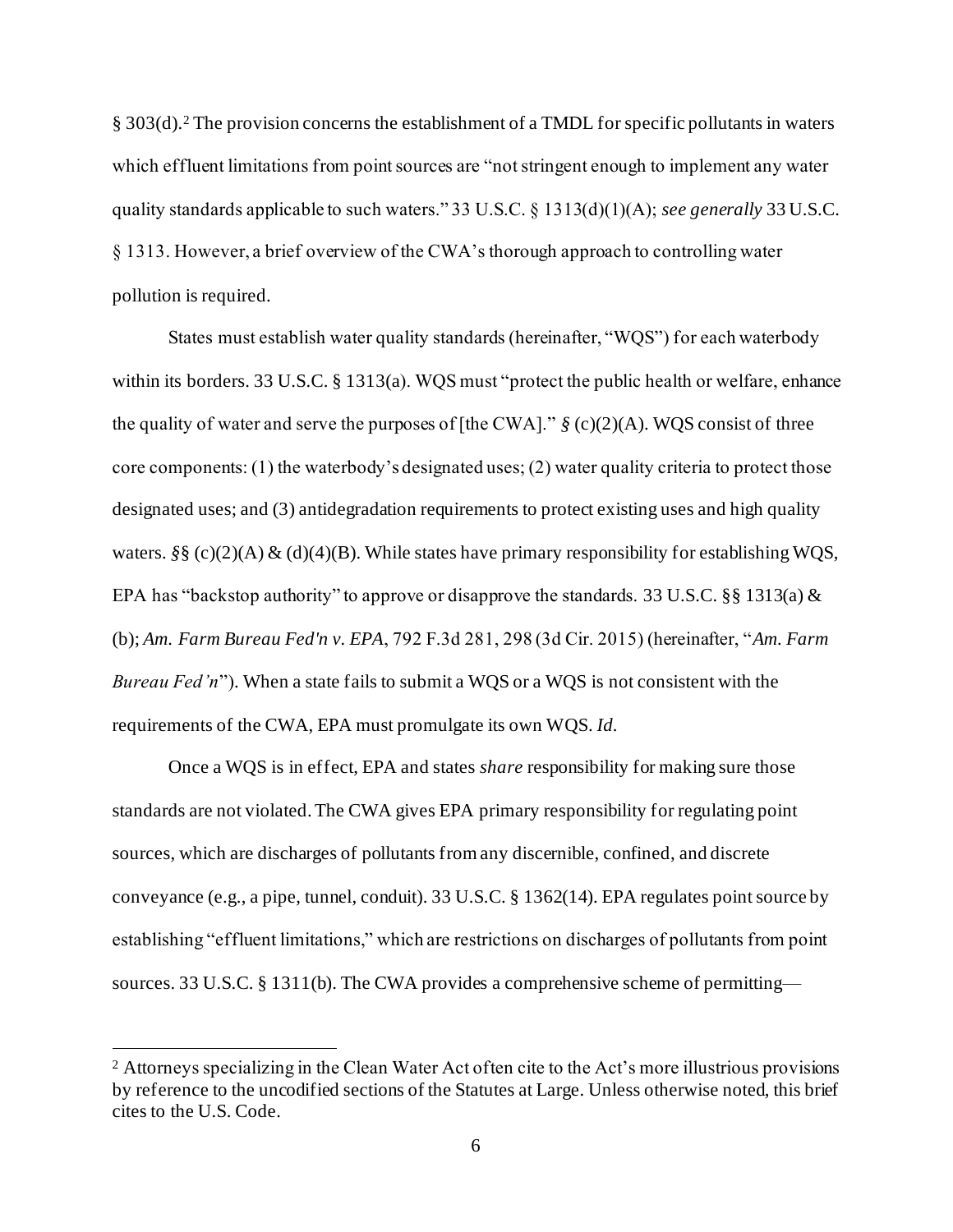called National Pollutant Discharge Elimination System (hereinafter, "NPDES")—whereby effluent limitations for a given polluter are prescribed. §§ 1311 & 1342. EPA may delegate permitting authority to states; however, EPA may disapprove of a state's permit program if it fails to adequately comply with the CWA. § 1342(b).

States, in turn, have primary authority to regulate nonpoint sources, which include any source of water pollution that does not meet the legal definition of "point source." *See Basic Information about Nonpoint Source (NPS) Pollution*,EPA, https://www.epa.gov/nps/basicinformation-about-nonpoint-source-nps-pollution (last visited Nov. 18, 2021). Archetypal nonpoint sources include stormwater discharges and return flows from irrigated agriculture. 33 U.S.C. § 1362(14). States and local municipalities may develop comprehensive programs for preventing and mitigating the effects of nonpoint source pollution through land use designations, zoning laws, and growth controls. *See* EPA, *National Management Measures to Control Nonpoint Source Pollution from Urban Areas* EPA-841-B-05-004 (2005). A major strategy for controlling nonpoint source pollution is by reducing runoff at the source through BMP. *See* Daniel R. Mandelker, *Controlling Nonpoint Source Water Pollution: Can It Be Done?*, 65 Chi.- Kent L. Rev. 479 (1989). BMPs are "[m]ethods, measures or practices selected by a [state] to meet its nonpoint source control needs," including, but not limited to, "structural and nonstructural controls and operation and maintenance procedures." 40 C.F.R. § 130.2(m).

Effluent limitations on point sources are the "front line of defense against water pollution." *Am. Farm Bureau Fed'n*, 792 F.3d at 289. However, effluent limitations may not be enough to prevent water contamination. 33 U.S.C. § 1313(d). The CWA requires states to identify and create a listing of waters that do not meet applicable WQS with point source controls alone.  $\S$  (d)(1)(A) (a " $\S$  303(d) list"). In addition to a  $\S$  303(d) list, the CWA requires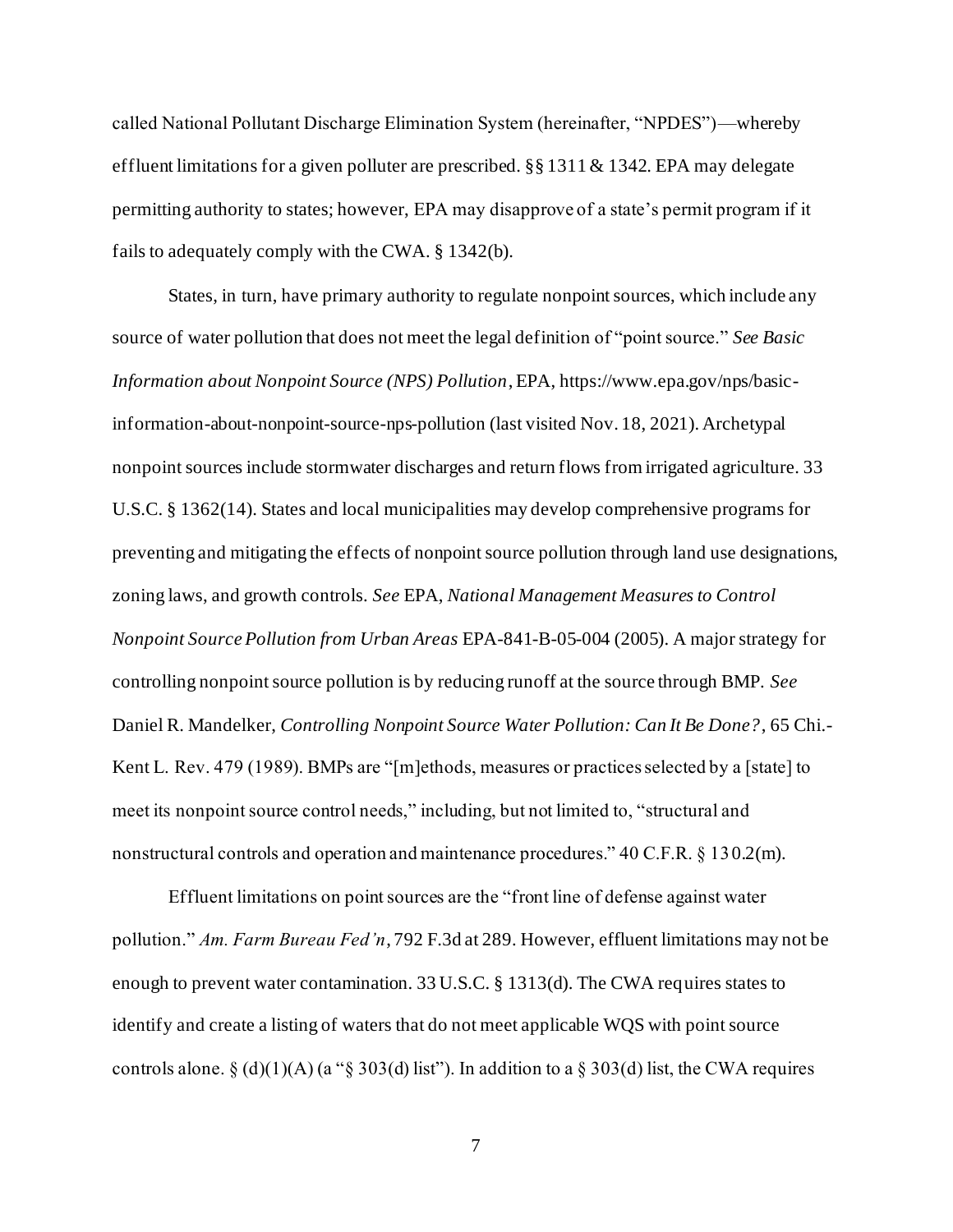states to "establish ... the total maximum daily load [of pollutants not meeting an applicable WQS]... at a level necessary to implement the applicable [WQS] with seasonal variations and a margin of safety."  $\S$  (d)(1)(C).

In essence, a TMDL is a "pollution diet"—it identifies the maximum amount of a pollutant a waterway can receive, from both point and nonpoint sources, and still meet applicable water quality standards. *Frequent Questions about the Chesapeake Bay TMDL*, EPA, https://www.epa.gov/chesapeake-bay-tmdl/frequent-questions-about-chesapeake-bay-tmdl (last visited on Nov. 18, 2021). Once more, EPA has backstop authority to approve or disapprove of a state's § 303(d) list or TMDL. 33 U.S.C. § 1313(d)(2). EPA may adopt its own § 303(d) or TMDL. *Id.* Upon EPA's approval or adoption of effluent limitations and TMDLs, states must adopt and maintain a continuing planning process (hereinafter, "CPP") to effectuate the goals of the CWA. § (e). EPA, of course, has backstop authority to approve or disapprove of such process. *Id.*

#### <span id="page-15-0"></span>**III. Procedural History**

Following EPA's rejection of its 2018 TMDL for the Lake Chesaplain Watershed, consisting *solely* of a 120 mt/year phosphorous loading, New Union filed action No. 66-CV-2020 on January 14, 2020. R. at 10. New Union argued that their 2018 TMDL satisfied the statutory requirements for a valid TMDL under the CWA. R. at 11. Further, New Union maintained that EPA's regulatory definition of "total maximum daily load," 40 C.F.R. § 130.2(i), requiring not only a single-figure TMDL, but allocation of the load among point and nonpoint sources in a watershed, is contrary to law. *Id.*

CLW filed action No. 73-CV-2020 on February 15, 2020. R. at 10. First, CLW asserted that EPA's adoption of the Lake Chesaplain TMDL (New Union's 2017 TMDL) with an annual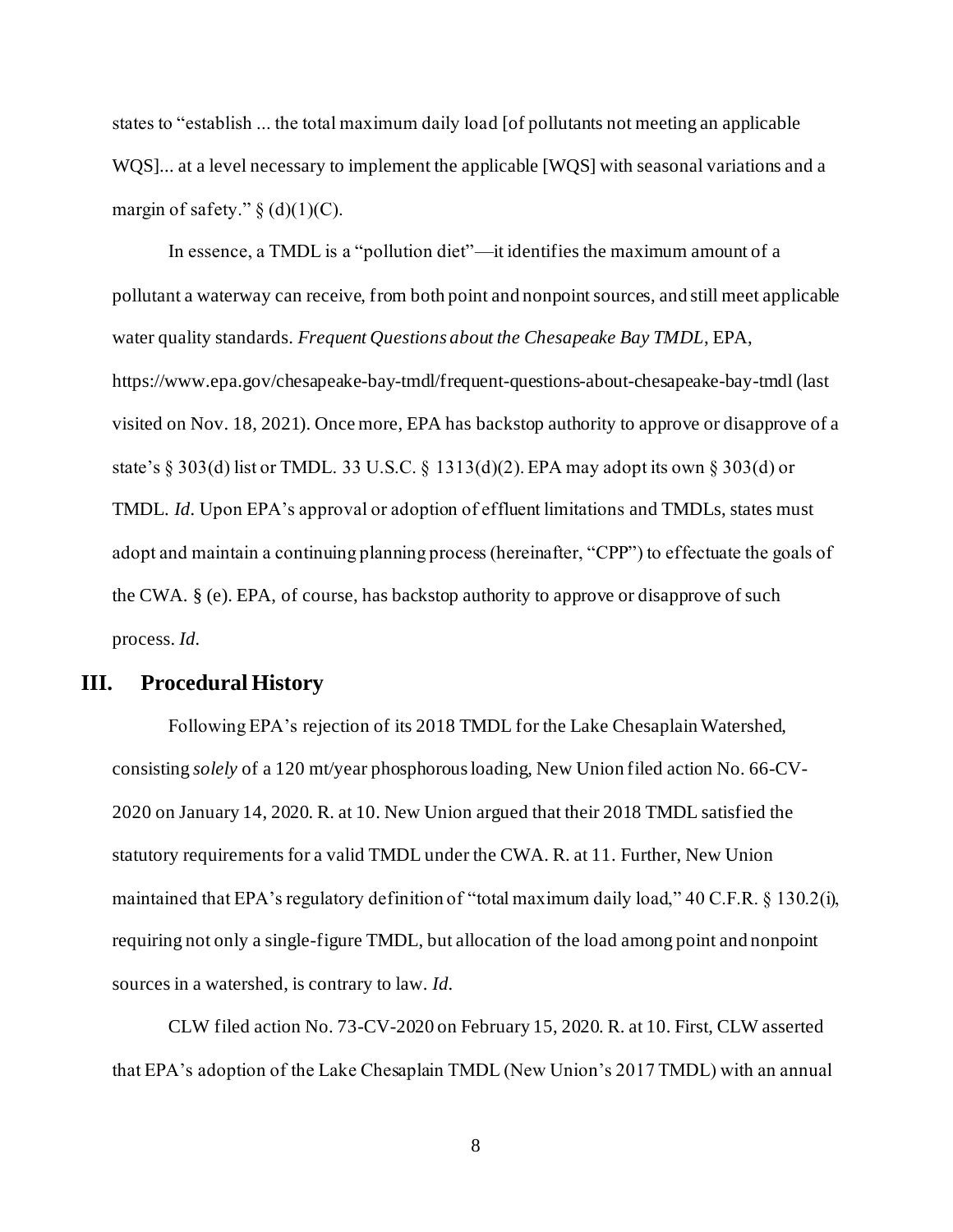load reduction to be phased in over five years is contrary to CWA's requirement that a TMDL must be expressed as a "daily" limitation and that the TMDL must be adequate to ensure achievement of water quality standards on the date of its adoption. R. at 11. Second, CLW argued that EPA may not implement a credit system in its Lake Chesaplain TMDL because EPA lacks authority to regulate the implementation of BMPs and the CWIP does not contain reasonable assurances from New Union on their implementation. *Id.*

EPA refuted both plaintiffs' claims and argued that its Lake Chesaplain TMDL and CWIP are consistent with its statutory authority under the CWA. *Id.* EPA further asserted that plaintiffs' claims were not ripe for judicial review as its final TMDL would not have any immediate regulatory effect and its implementation would depend on subsequent administrative action. *Id.*

These actions were brought pursuant to the Administrative Procedure Act's "citizen suit" provision, entitling any "person suffering legal wrong because of agency action ... to judicial review." 5 U.S.C. § 702; *see also* 5 U.S.C. § 704 (requiring an agency action to be "final" before it may be challenged). The district court was satisfied with the parties' showing of injury, therefore, standing is not an issue on appeal. R. at 11. The actions were consolidated by uncontested motions on March 22, 2020. R. at 10. The administrative record was lodged with the Court on July 1, 2020. *Id.* 

On cross-motions for summary judgement, the District Court for New Union: (1) in action No. 66-CV-2020, granted summary judgement in favor of New Union and against EPA, vacating EPA's regulatory definition of the term "total maximum daily load," 40 C.F.R. § 130.2(i), vacating EPA's rejection of New Union's proposed TMDL, and ordering EPA to approve New Union's 2018 TMDL; and,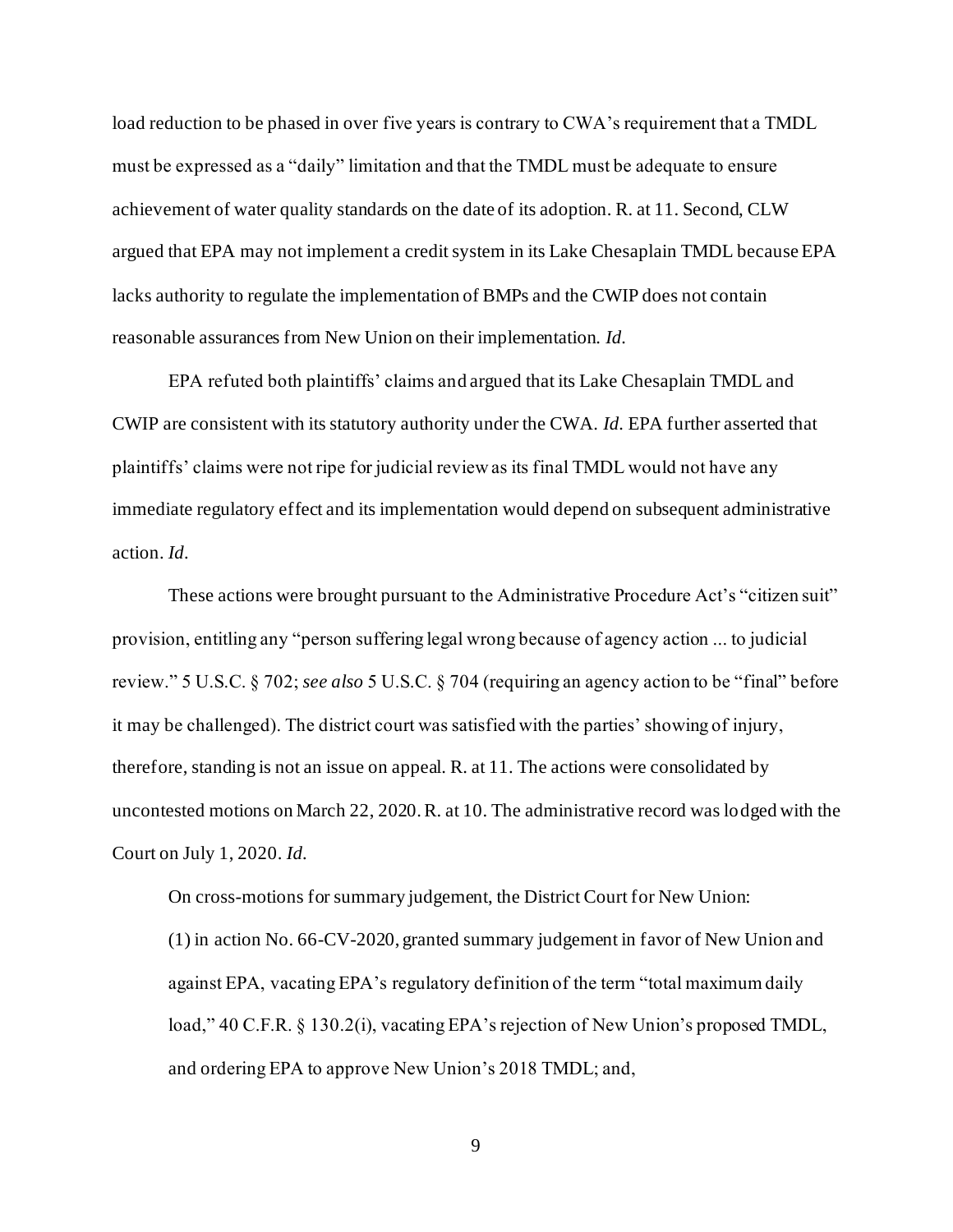(2) in action No. 73-CV-2020, granted partial summary judgement in favor of CLW on the issue of EPA's phased annual TMDL and granted partial summary judgement in favor of EPA, dismissing CLW's challenge to EPA's wasteload credit system.

R. at 5.

Each party filed a timely Notice of Appeal, on the issues presented *supra*.CLW appeals the district court's determination that (1) EPA's interpretation of "total maximum daily load," 40 CFR  $\S 130.2(i)$ , as including wasteload and load allocations is contrary to law and (2) EPA's "credit system" for load allocation reductions was not arbitrary or capricious or an abuse of discretion. R. at 2. EPA appeals the district court's order (1) vacating its regulatory definition of the term "total maximum daily load," 40 C.F.R. § 130.2(i), (2) vacating its rejection of New Union's 2018 TMDL, and (3) determining that phased implementation of the TMDL was a violation of the CWA. 33 U.S.C. § 1313(d). *Id.* This Court ordered the parties to brief these issues on September 1, 2021. R. at 2-3.

# **Summary of the Argument**

<span id="page-17-0"></span>On appeal, CLW makes four principal arguments: (1) EPA's determination to reject the 2018 TMDL and adopt its own plan is ripe for review; (2) EPA's longstanding interpretation of "total maximum daily load" deserves deference; (3) the terms "daily" and "maximum" in total maximum daily load are unambiguous; and, (4) EPA's adoption of credit for anticipated BMPs to reduce the stringency of point source discharges is arbitrary and capricious and an abuse of discretion.

When determining whether an issue is ripe for judicial review, the court must determine if the fitness of the issues for judicial decisions and the hardship to the parties for withholding court considerations. *Abbott Laboratories v. Gardner*, 387 U.S. 136, 148 (1967). Here, EPA's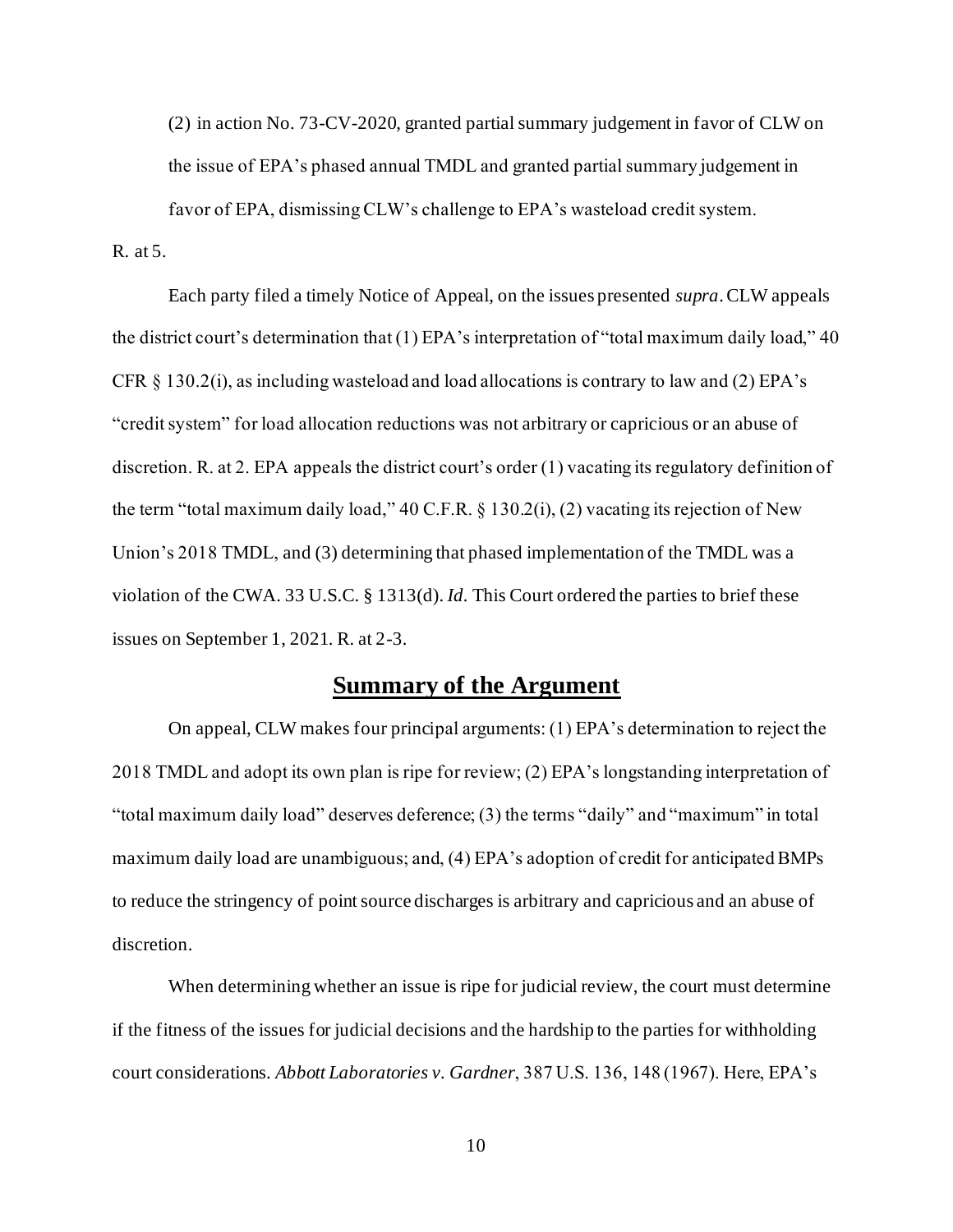decision to reject the 2018 TMDL is ripe for review because the issue is purely legal, will not benefit from a more concrete setting, and the agency's action is sufficiently final. Moreover, CLW will face hardship by wasting time, money, and energy if the issue is withheld from judicial review.

This Court must address "whether Congress has directly spoken to the precise question at issue" when reviewing an agency's interpretation of federal statute. *Chevron U.S.A., Inc. v. Nat. Res. Def. Council, Inc.,* 467 U.S. 837, 842-43 (1984) (hereinafter, "*Chevron*"). Where statutory language is ambiguous, this Court must decide whether the agency's construction of the statute is permissible. *Id.* at 843. Applying the relevant canons of statutory construction demonstrates that this Court should defer to EPA's longstanding interpretation of the phrase "total maximum daily load."

Under *Chevron*, if the intent of Congress is clear, then the agency must give effect to the unambiguous statutory language. 467 U.S. at 843. EPA's approval of a phased annual TMDL relies on impermissible interpretations of the individual terms of "daily" and "maximum" in TMDL. The term "daily" is unambiguous and, therefore, EPA's TMDL is impermissibly expressed as an annual load. The term "maximum" is also unambiguous and, thus, EPA's TMDL is impermissibly expressed as a phased implementation.

An agency action may be set aside if it is found to be arbitrary, capricious, or an abuse of discretion. 5 U.S.C. § 706(2)(A). An agency acts arbitrarily and capriciously if the agency cannot articulate a satisfactory explanation for its actions. *Anacostia Riverkeeper, Inc. v. Jackson*, 798 F.Supp.2d 210, 222 (D.D.C. 2011). Here, EPA acted arbitrarily, capriciously, and abused its discretion because EPA lacks reasonable assurance that BMPs will be implement by nonpoint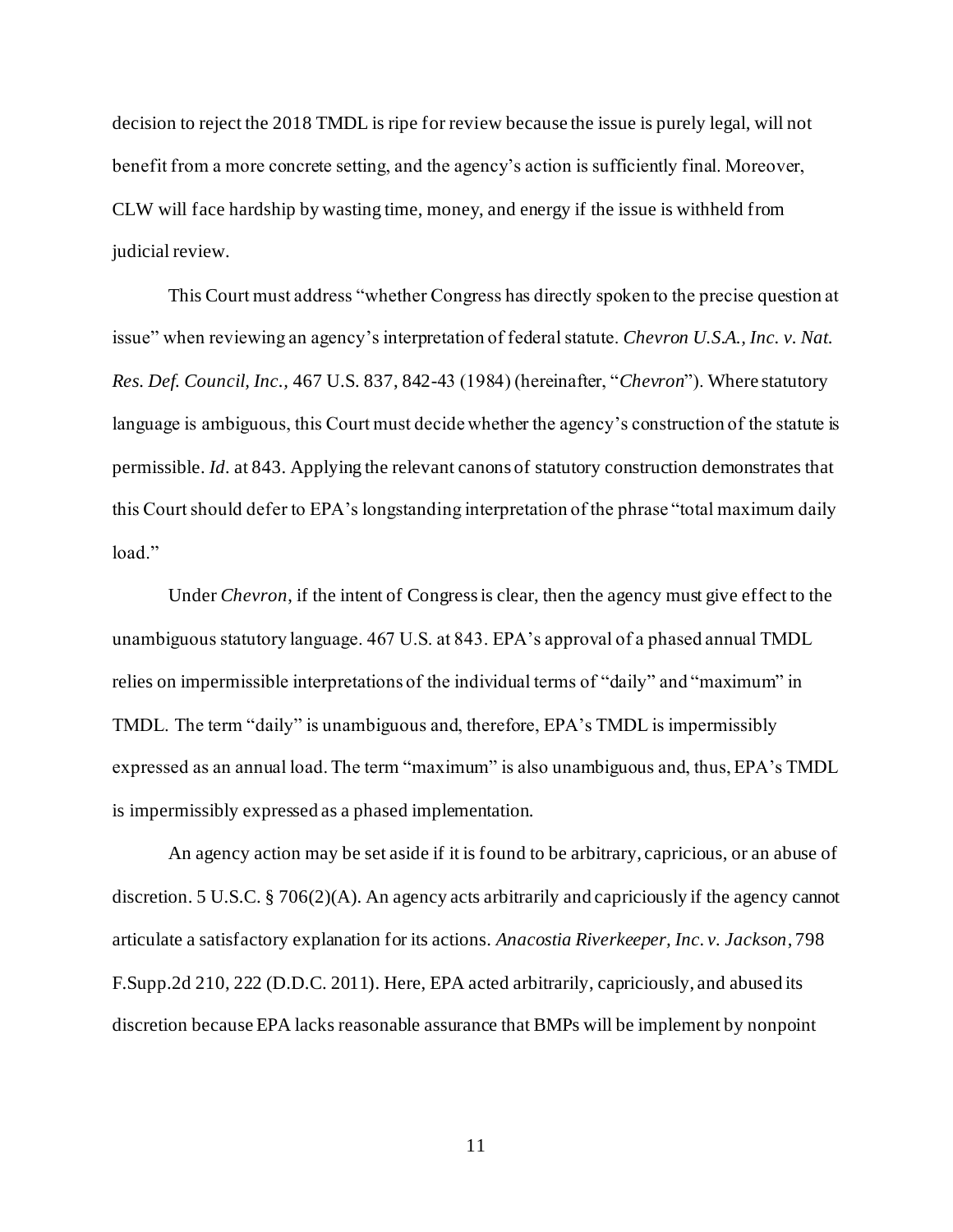source polluters and has not provided evidence or reason-based judgement as to its adoption to the credit system set forth in the CWIP.

# **Standard of Review**

<span id="page-19-0"></span>This Court reviews grants of summary judgement *de novo*. *See Warren v. City of Carlsbad*, 58 F.3d 439, 441 (9th Cir.1995); *Visiting Nurse Ass'n Gregoria Auffant, Inc. v. Thompson*, 447 F.3d 68, 72 (1st Cir. 2006). The standard of review is "informed by administrative law doctrines prescribing the degree of deference a reviewing court should apply to agency conduct." *Del. Dep't of Nat. Res. & Env't Control v. U.S. Army Corps of Eng'rs*, 685 F.3d 259, 269 (3d Cir. 2012). Accordingly, because this case involves an agency's construction of a federal statute, the standard of review is established by *Chevron*, detailed *infra*. 467 U.S. 837.

Agency action may be set aside only if it is found to be "arbitrary, capricious, an abuse of discretion, or otherwise not in accordance with law." 5 U.S.C. § 706(2)(A); *Swanson v. U.S. Forest Serv.*, 87 F.3d 339, 343 (9th Cir. 1996). Agency action is arbitrary and capricious if the agency cannot articulate a satisfactory explanation for its action by providing a rational connection between the facts found and the choice made. *Motor Vehicle Mfr.'s Ass'n of U.S., Inc. v. State Farm Mut. Auto. Ins. Co.*, 463 U.S. 29, 43 (1983).

#### **Argument**

# <span id="page-19-2"></span><span id="page-19-1"></span>**I. EPA's determination to reject New Union's 2018 TMDL and to adopt its own TMDL is ripe for judicial review because the issue is fit for judicial decision and New Union and CLW would experience hardship if the issue was withheld from court consideration.**

When determining whether a pre-enforcement challenge to an administrative action is ripe for judicial review, the court must evaluate (1) the fitness of the issues for judicial decisions and (2) the hardship to the parties for withholding court considerations. *Abbott Laboratories,* 387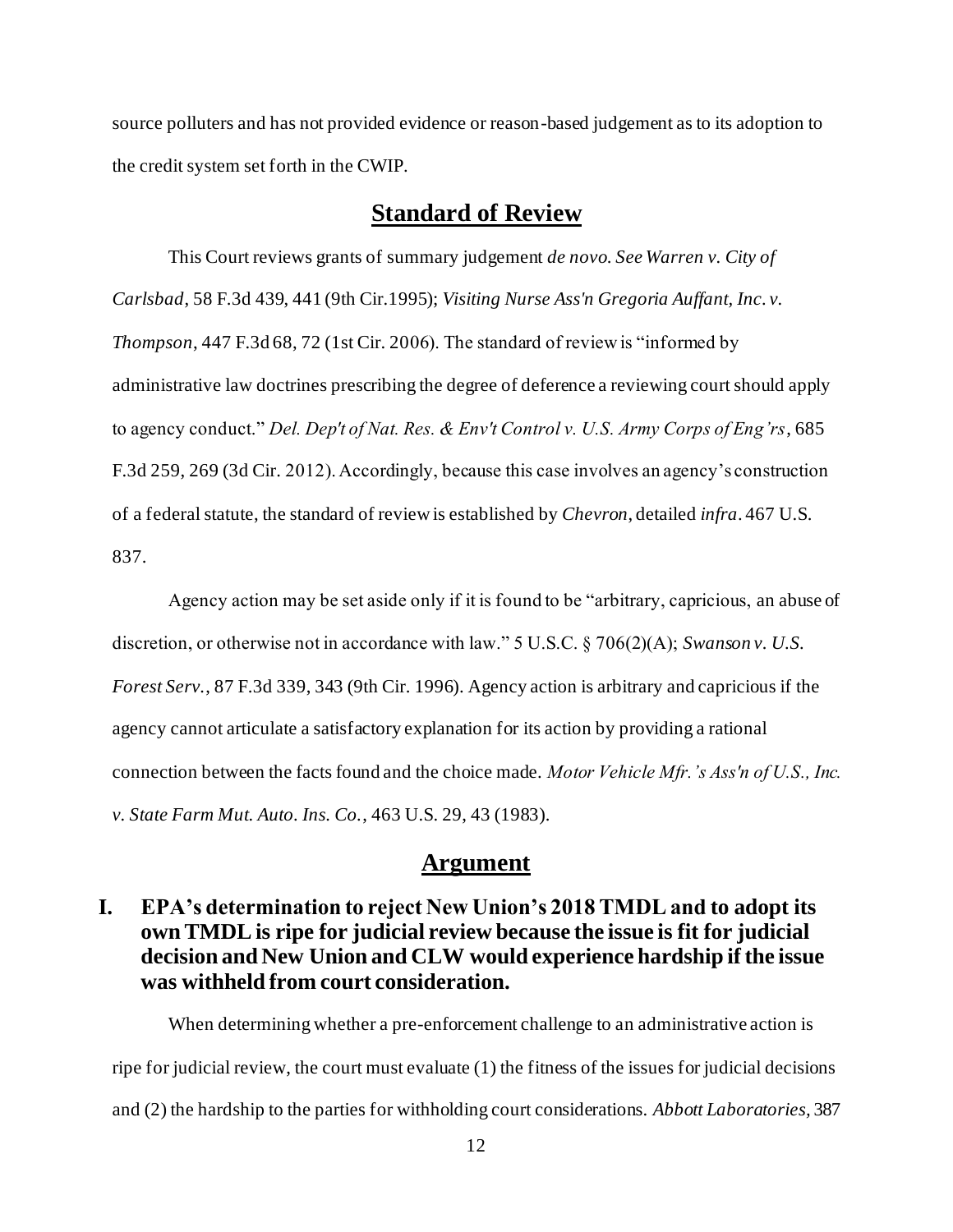U.S. at 149. These factors are weighed on a sliding scale, but each factor must be satisfied to at least a minimal degree. *City of Kennett, Mo. v. EPA,* 887 F.3d 424, 432 (8th Cir. 2018). Even if a TMDL has not yet been incorporated into a state's CPP, the issue is ripe for review because "if there is something wrong with the TMDL, it is better to know now than later." *Am. Farm Bureau Fed'n*, 792 F.3d at 293–294.

#### <span id="page-20-0"></span>*A. EPA's determination to reject New Union's 2018 TMDL is fit for judicial decision because the issue is purely legal, will not benefit from a more concrete setting, and the EPA's action is sufficiently final.*

To determine whether an issue is fit for judicial decisions, the court must establish (1) whether the issue is purely legal, (2) whether consideration of the issue would benefit from a more concrete setting, and (3) whether the agency's action is sufficiently final. *Nat'l Ass'n of Home Builders v. U.S. Army Corps of Eng'rs*, 440 F.3d 459, 463–464 (D.C. Cir. 2006). An issue is purely legal if it is focused solely on a legal question. *Am. Forest & Paper Ass'n v. EPA,* 137 F.3d 291, 297 (1998). However, to the extent any factual questions exist, if they are overshadowed by the legal question then the first element is satisfied. *Id*. For example, in *Am. Farm Bureau Fed'n*, Chesapeake Bay watershed states submitted a "Phased Watershed Improvement Plan" for the estuary. 792 F.3d at 291. EPA developed a TMDL in reliance of the plans and ultimately published the final TMDL after a thorough rulemaking process. *Id.* at 291– 292. Several trade organizations sued EPA asserting that EPA exceeded its statutory authority by including deadlines and load allocations in the TMDL. *Id.* at 292. The Third Circuit held that a dispute about a well-developed record of EPA's process of promulgating a TMDL is purely legal and, therefore, ripe for decision. *Id.* at 293.

To satisfy the second element, the court must determine whether the resolution of the issue would benefit from a more concrete factual setting. *Abbott Laboratories*, 387 U.S. at 149. For example, in *Nat'l Ass'n of Home Builders*, the industry-plaintiffs challenged a permit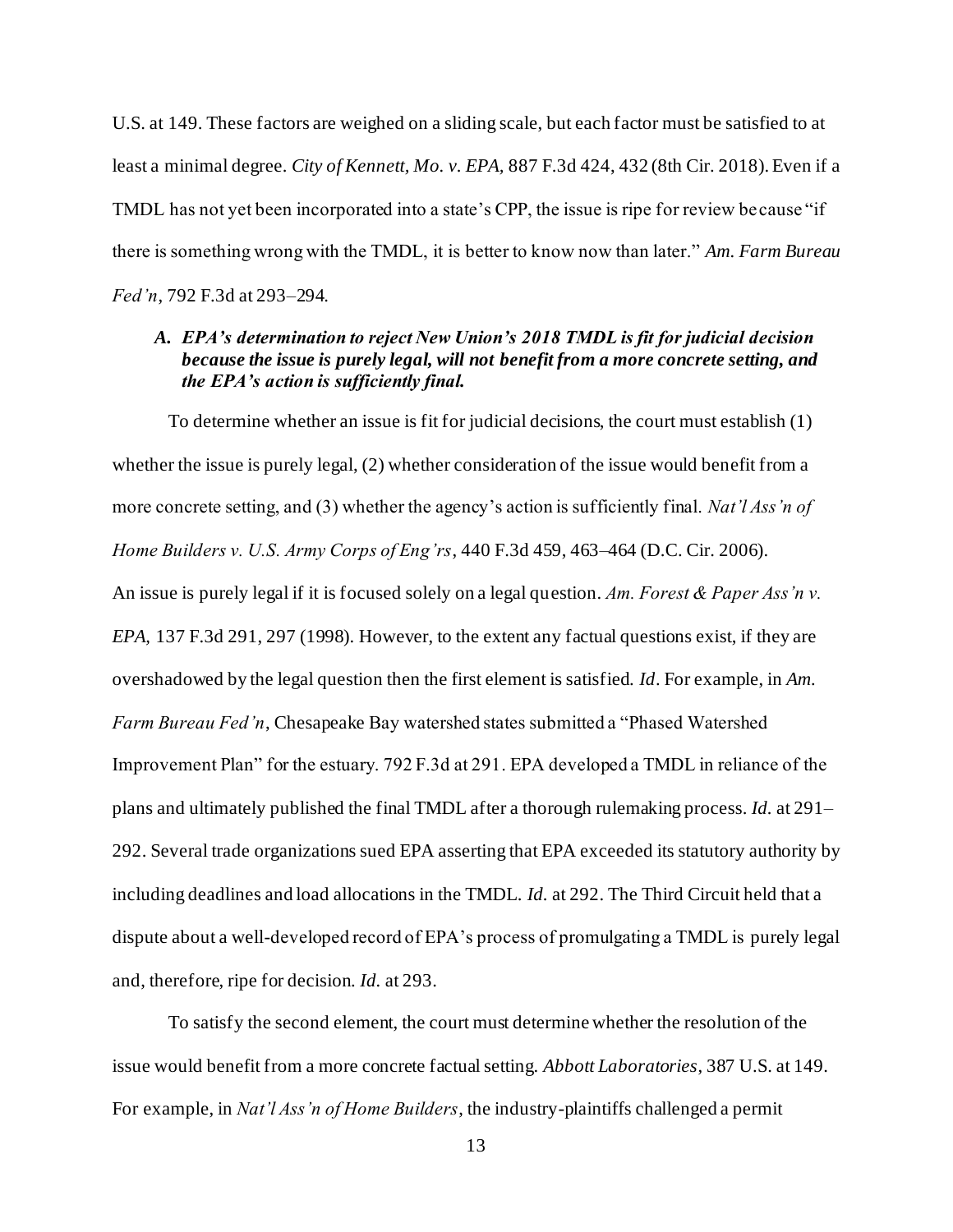authorized by EPA and U.S. Army Corps of Engineers. 440 F.3d at 461-462. The court held that the issues raised would not become clearer in a concrete setting, because the industry's claim is not intertwined with how EPA might exercise its discretion in the future. *Id*. at 464-465.

An issue is sufficiently final if the agency's process of rulemaking is complete. *Abbot Laboratories*, 387 U.S. at 151. For example, in *City of Kennett*, the City of Kennett, Missouri sued EPA claiming the agency exceeded its authority in approving a TMDL for Buffalo Ditch. 887 F.3d at 429. EPA proposed a delay in review until the TMDL was actually implemented. *Id.* at 432. However, the Eighth Circuit said that "[f]itness rests primarily on whether a case would benefit from further factual development." *Id.*at 433 (internal quotations omitted). Accordingly, the court held that waiting would not further factual development regarding the agency's application of the TMDL nor aid in the court's decision. *Id*. Therefore, the issue was determined ripe for judicial review*. Id.* at 434.

Here, like in *Am. Farm Bureau Fed'n,* the dispute over EPA's TMDL is purely legal because EPA has a well-developed record of its process promulgating the TMDL. Moreover, like in *Nat'l Ass'n of Homebuilders*, the issues here are not intertwined with how EPA might exercise its discretion in the future; therefore, these issues would not benefit from a more concrete setting. Finally, as in *City of Kennett*, waiting for EPA's TMDL to be implemented would not further factual development regarding EPA's application of the TMDL nor aid in the court's decision. Since all three elements are satisfied, the **issues before the court are fit for judicial decision**.

#### <span id="page-21-0"></span>*B. CLW will face hardship by wasting time, money, and energy if the issue is withheld from judicial review.*

To satisfy the second prong of the ripeness determination, courts consider "not whether [the parties] have suffered any 'direct hardship,' but rather whether *postposing* judicial review would impose an undue burden on them." *Nat'l Ass'n of Home Builders*, 440 F.3d at 464. An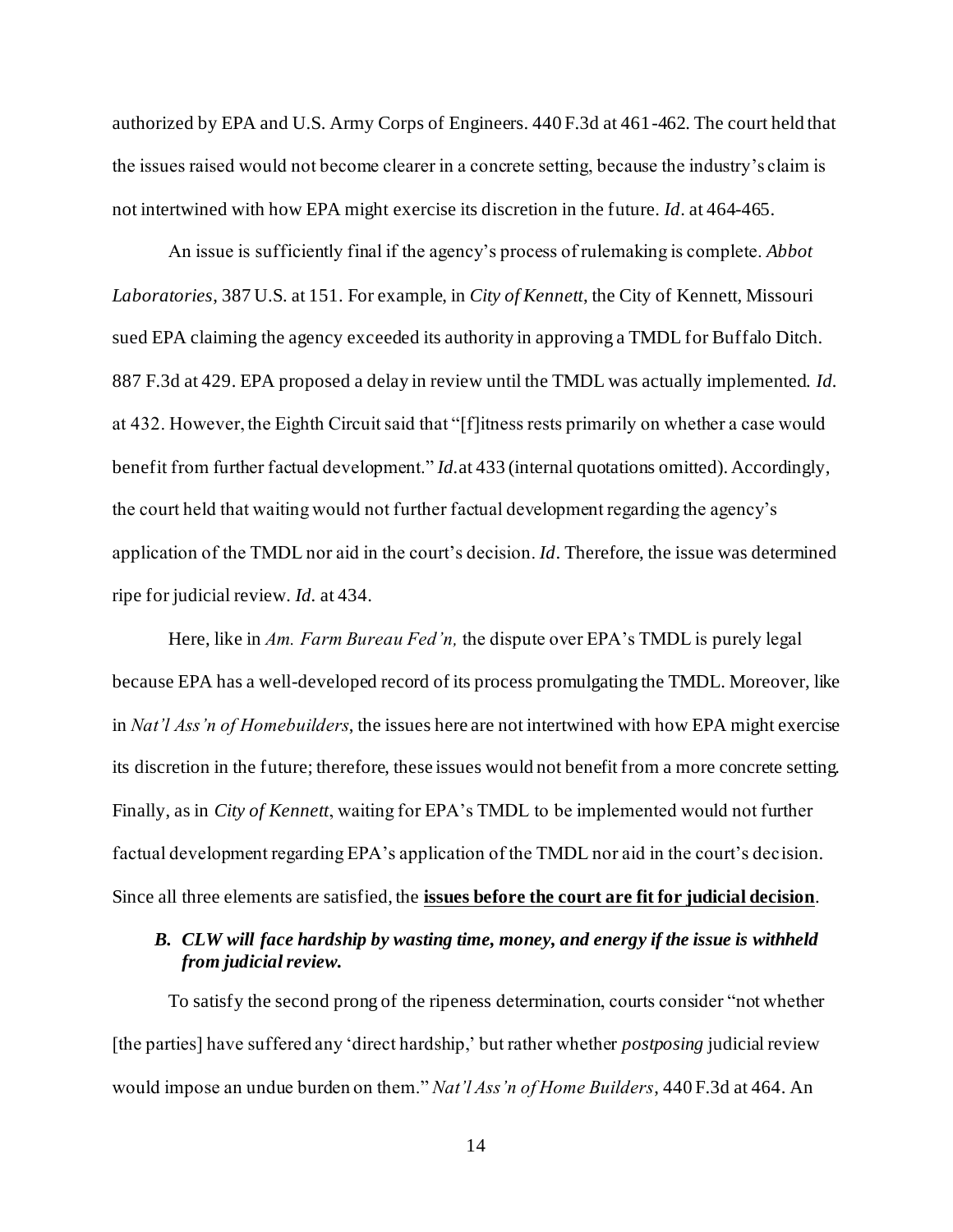undue burden includes any uncertainty-induced behavior modification, such as spending more time, energy, and money, in absence of judicial review. *Am. Farm Bureau Fed'n*, 792 F.3d at 293; *City of Kennett*, 887 F.3d at 433.

For example, in *Am. Farm Bureau Fed'n*, EPA argued that a pre-enforcement challenge to the Chesapeake Bay TMDL was not ripe because the TMDL had not yet been incorporated into the Bay states' CPPs and, therefore, the parties had not suffered any direct hardship. 792 F.3d at 293. However, the Third Circuit disagreed, stating that EPA and the Chesapeake Bay watershed states *would* face an undue burden if the dispute was not heard because the parties were poised to spend more time, energy, and money developing an implementation plan. *Id.* The court emphasized this point by declaring "if there is something wrong with the TMDL, *it is better to know now than later.*" *Id.* at 294 (emphasis added).

Similarly, in *City of Kennett*, the Eighth Circuit said that, if harm is lurking, even on the distant horizon, the threatened harm is more immediate and is not speculative. 887 F.3d at 433 (*quoting Iowa League of Cities v. EPA*, 711 F.3d 844, 859 (8th Cir. 2013)). The City was already making planning decisions based on the TMDL's wasteload allocations, therefore, the City would face undue burden if the dispute was not heard. *Id.*

Here, EPA's TMDL requires New Union to revise existing effluent limitations in NPDES permits to achieve the Lake's phosphorous WQS. Therefore, as in *City of Kennett*, the immediacy of the need for NPDES permit revisions means undue burden to New Union is more than speculative, but immediate. Similarly, undue burden to CLW is immediate, because CLW represents the interest of its members throughout the Lake Chesaplain watershed. CLW will spend time, energy, and money ensuring New Union is implementing a plan to comply with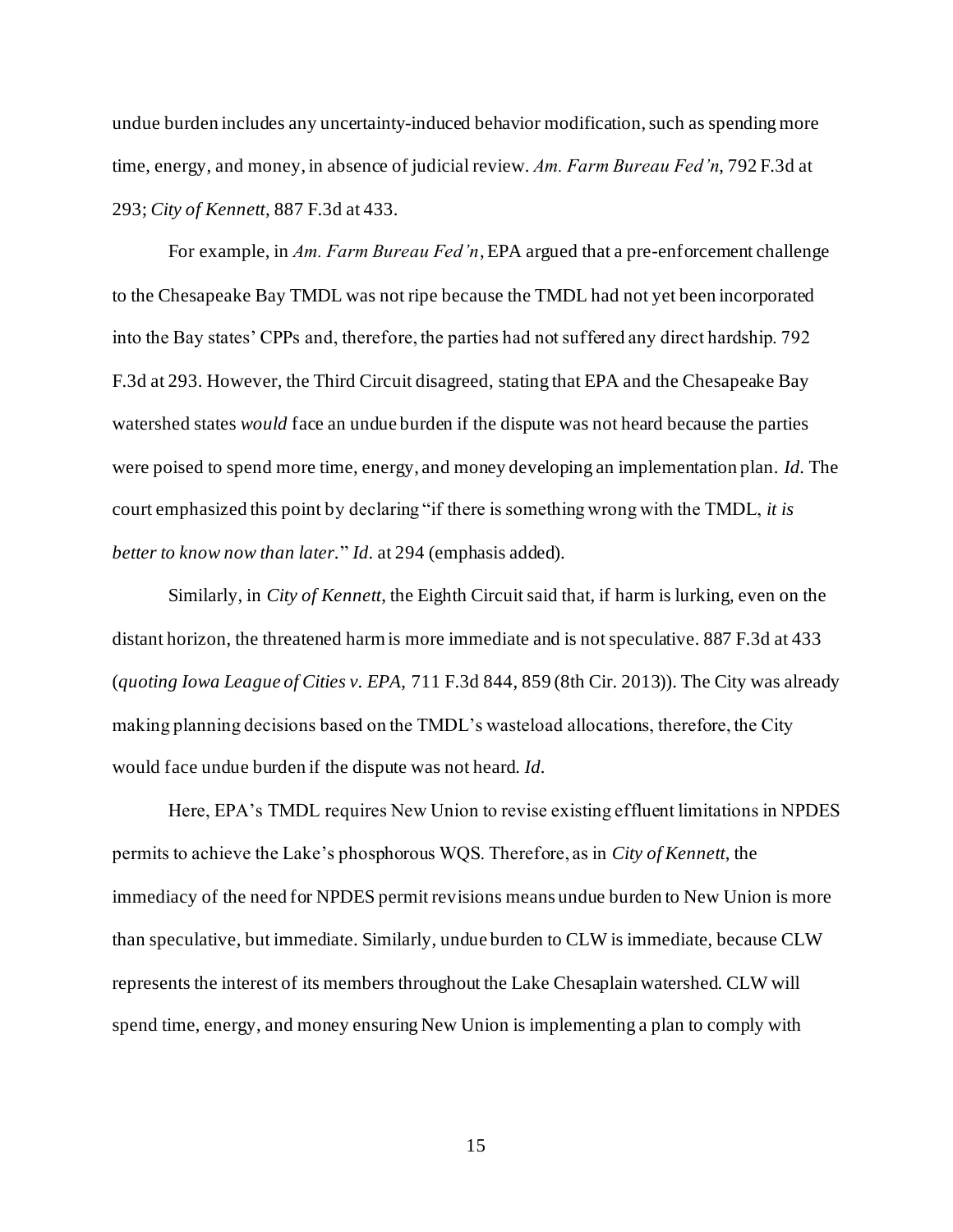EPA's TMDL, as in *Am. Farm Bureau Fed'n*. Therefore, CLW will face hardship if this court's consideration is withheld.

Because the issues presented are fit for judicial decision and the parties involved will suffer hardship if the court's considerations are withheld, **this case is ripe for judicial review.**

# <span id="page-23-0"></span>**II. EPA's longstanding interpretation of the phrase "total maximum daily load" deserves deference because Congress intended for EPA to "fill the statutory gap" and EPA's interpretation was a "reasonable policy choice."**

Courts review EPA's interpretation of federal statutes using the standard set forth in *Chevron*, a two-part test. 467 U.S. 837. At step one, the relevant inquiry is "whether Congress has *directly spoken* to the precise question at issue." 467 U.S. at 842-43 (emphasis added); *see Barnhardt v. Walton*, 535 U.S. 212, 217-18 (2002) ("whether the statute unambiguously forbids the Agency's interpretation"). "If the intent of Congress is clear ... the court, as well as the agency, must give effect to the unambiguously expressed intent of Congress." *Chevron*, 467 U.S. at 843. A court will employ the "traditional tools of statutory construction" to ascertain Congress' intent. *Chevron,* 467 U.S. at 843, n. 9. When congressional intent is ambiguous, courts must proceed to step two of *Chevron*.

At step two of *Chevron*, this Court must decide whether the agency's construction of the statute is *permissible*. *Chevron*, 467 U.S. at 843. Step two of *Chevron* recognizes that Congress sometimes uses statutory ambiguities as "delegations of authority to the agency to *fill the statutory gap* in reasonable fashion." *Nat'l Cable & Telecomm.'s Ass'n v. Brand X Internet Serv.'s*, 545 U.S. 967, 980 (2005) (emphasis added); *see City of Arlington, Tex. v. FCC,* 569 U.S. 290, 296 (2013) ("Congress knows to speak ... in capacious terms when it wishes to enlarge, agency discretion").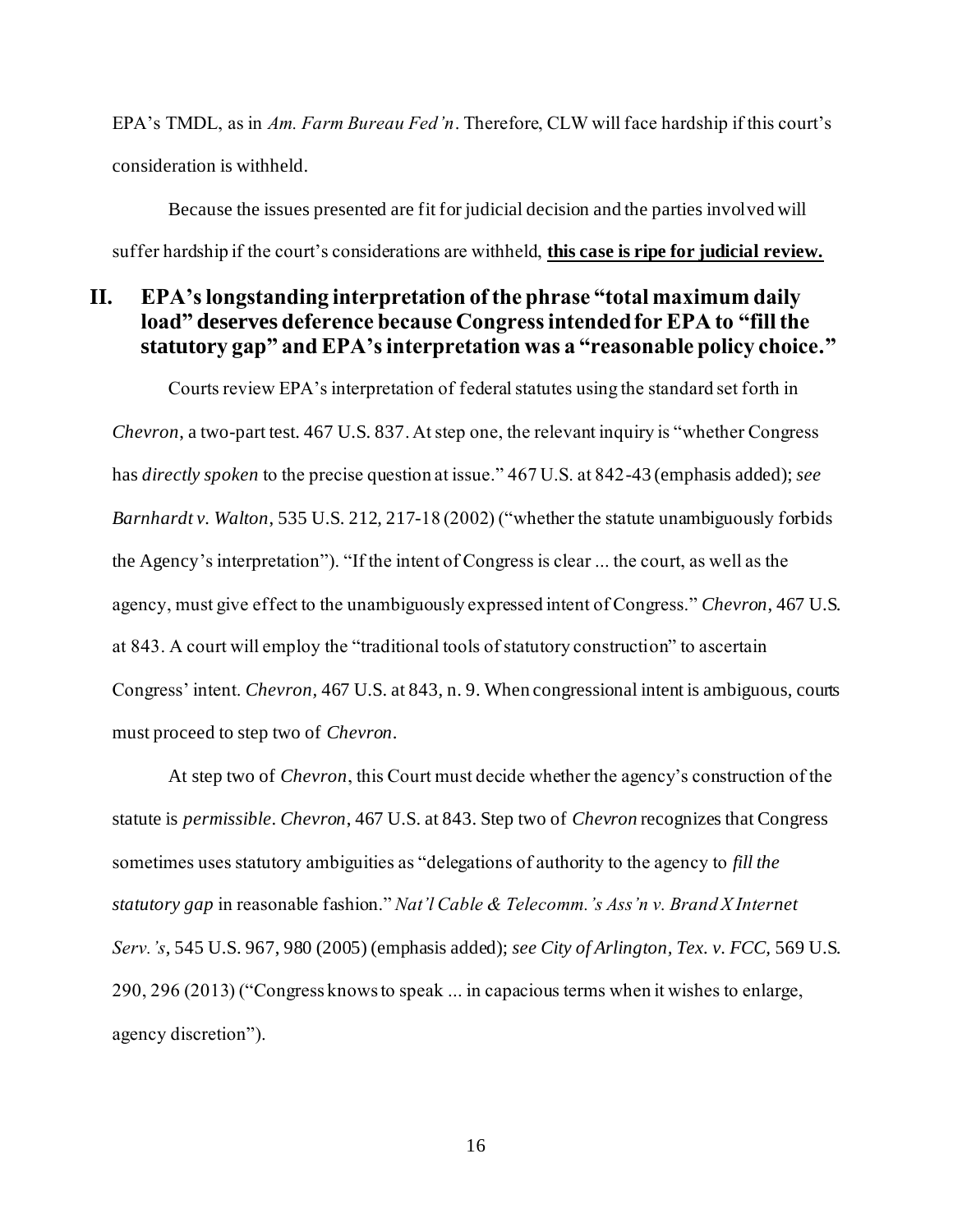The agency's interpretation does not need to be the best possible interpretation of Congress' ambiguous language. *Am. Farm Bureau Fed'n*, 792 F.3d at 295. A court must "defer ... to the agency's interpretation so long as the construction is a *reasonable policy choice* for the agency to make." *Brand X Internet Serv.'s*, 545 U.S. at 986 (internal quotations omitted). *Chevron* deference is particularly appropriate when an agency is tasked with administering a scientifically or technically sophisticated statutory scheme. *Id*. at 1002-03.

#### <span id="page-24-0"></span>*A. Congress clearly intended for EPA to "fill the statutory gap," because the phrase "total maximum daily load" is susceptible to multiple meanings, it operates within the bounds of the CWA's background principle of cooperative federalism, and it does not disturb larger federalism principles.*

*1. Statutory Language*

EPA interprets the phrase "total maximum daily load" as "[t]he *sum* of the individual WLAs for point sources and LAs for nonpoint sources and natural background." 40 C.F.R. § 130.2(i) (emphasis added). A "wasteload allocation" (hereinafter, "WLAs") is "[t]he portion of a receiving water's loading capacity that is allocated to one of its existing or future point sources of pollution." 40 C.F.R. § 130.2(h). A "load allocation" (hereinafter, "LAs") is "[t]he portion of a receiving water's loading capacity that is attributed either to one of its existing or future nonpoint sources of pollution or to natural background sources." 40 C.F.R. § 130.2(g). A "load" is "[a]n amount of matter ... that is introduced into a receiving water," and can be either man-caused or natural. 40 C.F.R. § 130.2(e).

New Union argues that EPA's interpretation of the term "total maximum daily load" as the sum of WLAs and LAs is contrary to the intent of Congress because the CWA only authorizes EPA to establish the *total* maximum daily load. A total load, as New Union would have this Court believe, is *a number*—a single figure representing the amount of a pollutant that can be discharged into a particular segment of water—nothing more, nothing less. In other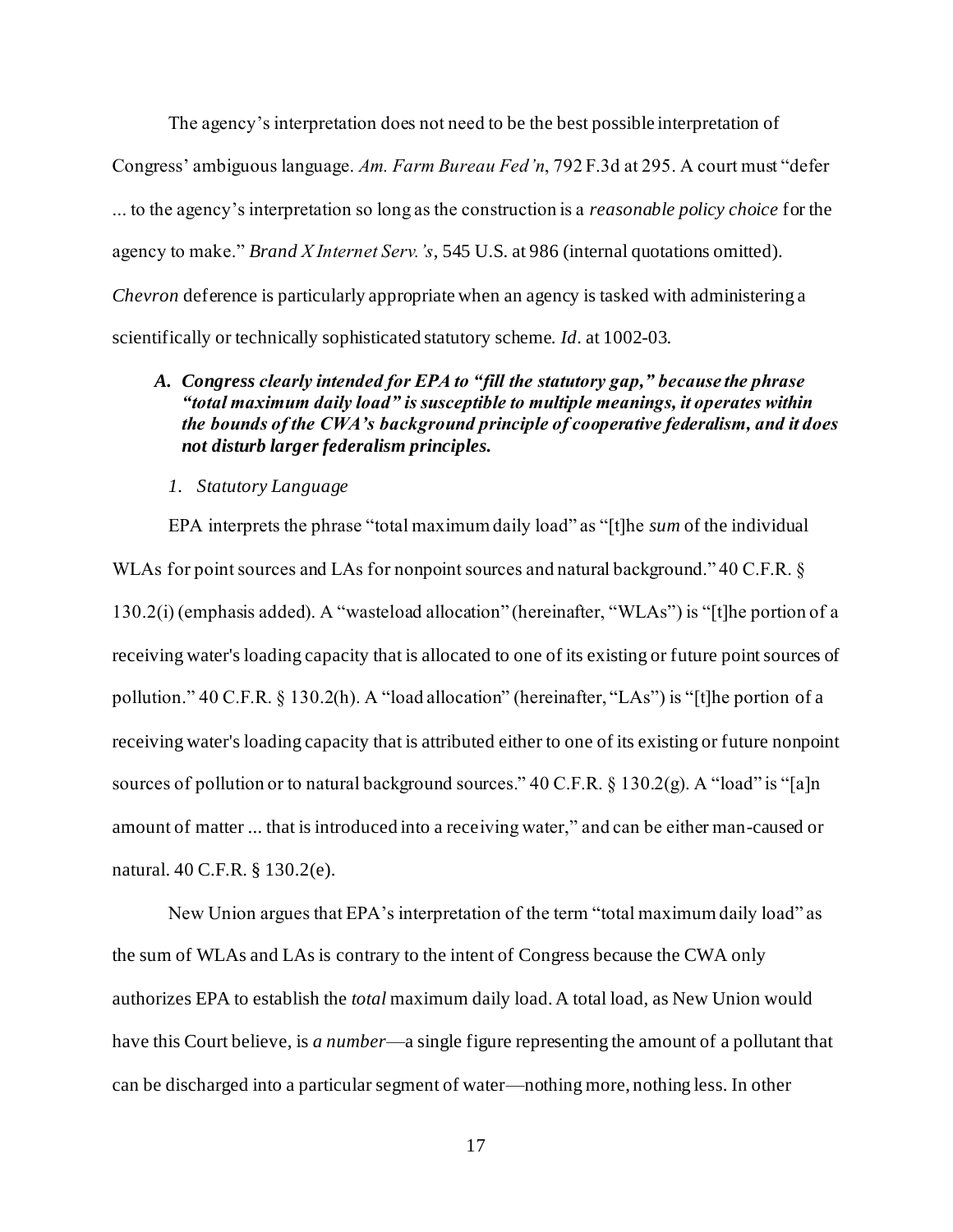words, Congress, cloaked in institutional wisdom and delegative experience, trusted an expert agency like EPA only so much as to prescribe a single number for a highly complex determination—"like the 'total' at the bottom of the restaurant receipt." *Am. Farm Bureau Fed'n*, 792 F.3d at 297.

While New Union's argument that a TMDL is a single figure has "intuitive appeal," *Id.* at 297, it inevitably causes *significant textual issues*. First, the argument renders "total" in "total maximum daily load" redundant, which violates the canon against surplusage.<sup>3</sup> If a TMDL is a single figure, a "maximum daily load" and "total maximum daily load" would both mean the greatest amount of loading that a water can receive without violating applicable WQS. To avoid mere superfluity, a plausible meaning of "total" is "the sum of the constituent parts of the load." *Am. Farm Bureau Fed'n*, 792 F.3d at 297; *see total*, Merriam-Webster, https://www.merriamwebster.com/dictionary/total (last visited Nov. 18, 2021) ("a product of addition").

Second, the phrase "total maximum daily load" is expressed in the singular form (i.e., "load," not "loads"), suggests it refers to a *single* figure. However, the Dictionary Act provides that, when reading the U.S. Code, courts must assume "words importing the singular include and apply to several ... things," unless statutory context indicates otherwise. 1 U.S.C. § 1; *see Niz-Chavez v. Garland*, 141 S. Ct. 1474, 1482 (2021). Consequently, the phrase "total maximum daily load" may plausibly refer to a sum of *loads*.

Third, EPA's interpretation of "total maximum daily load," 40 C.F.R. § 130.2(i), is better adapted to § 303(d)'s requirement that a TMDL "be established at a level necessary to

<sup>&</sup>lt;sup>3</sup> "[T]he canon against surplusage assists ... where a competing interpretation gives effect to every clause and word of a statute ... [It] is strongest when an interpretation would render superfluous another part of the same statutory scheme." *Marx v. Gen. Revenue Corp.*, 568 U.S. 371, 385 (2013).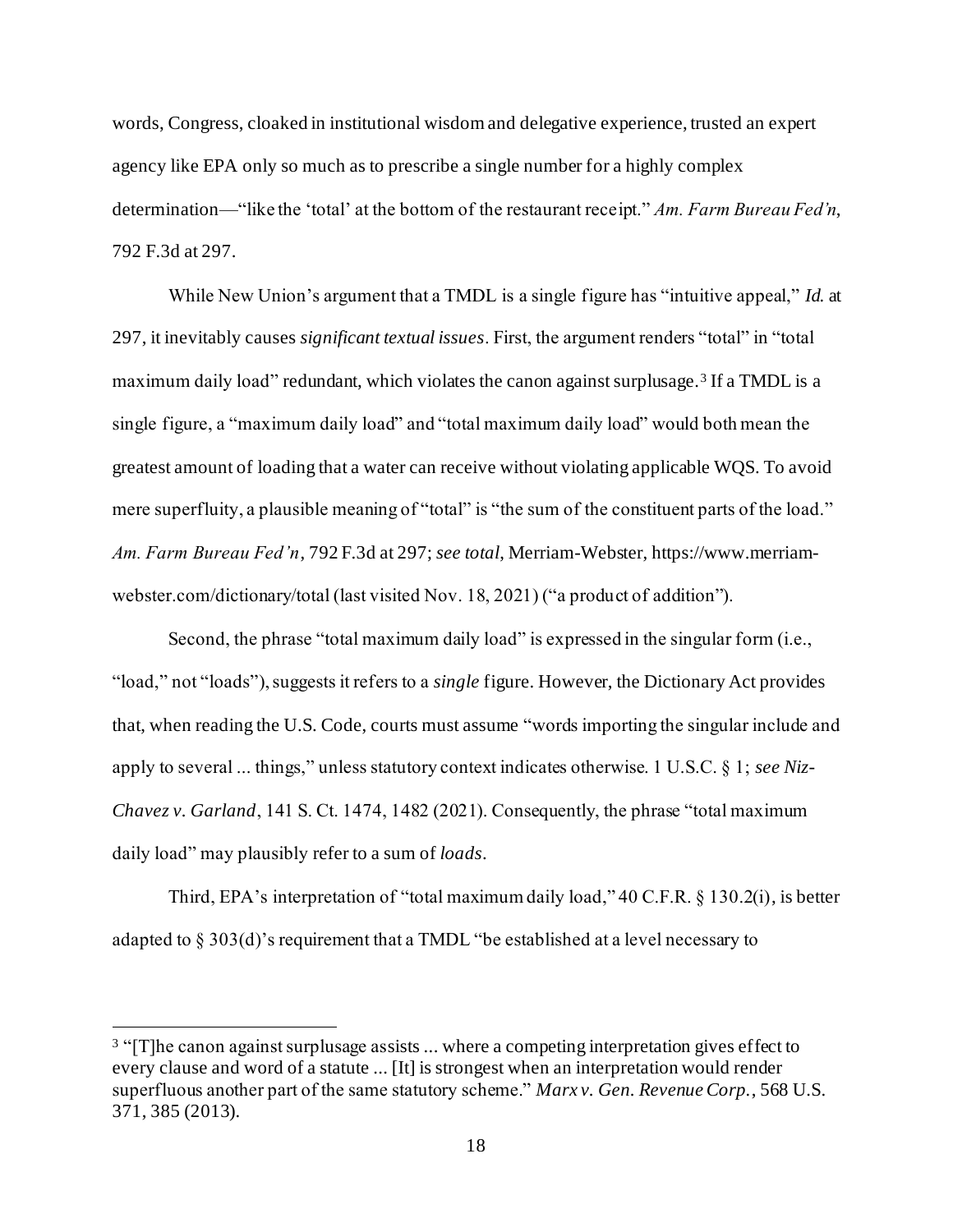implement the applicable [WQS] with *seasonal variations and a margin of safety* which takes into account any lack of knowledge concerning the relationship between effluent limitations and water quality." 33 U.S.C. § 1313(d)(1)(C) (emphasis added). Inclusion of seasonal variations and a margin of safety are clearly substantive requirements that expand the scope of a TMDL beyond a single-figure. As the Third Circuit in *Am. Farm Bureau Fed'n* identified, inclusion of these factors in the text of the CWA, taken together, "tend[s] to suggest that 'total maximum daily load' is a *term of art* meant to be fleshed out by regulation, and *certainly something more than a number*." 792 F.3d at 298 (emphasis added).

Finally, other uses of the term "total" in the CWA supports the conclusion that Congress used the word to mean something more than a single number. For example, when distributing certain grant funds, EPA must consider "the *total* cost of operation and maintenance of [publicly owned treatment works] ... taking into account total waste water loading of such works, the *constituent elements* of the wastes, and other appropriate factors." 33 U.S.C. § 1284(b)(1) (emphasis added). While § 303(d) does not explicitly list factors in calculating the "total" in "total maximum daily load," as in the grant funds provision, the term suggests that "Congress uses the word to mean something more than a single number." *Am. Farm Bureau Fed'n*, 792 F.3d at 297.

These factors indicate that the phrase "total maximum daily load" is susceptible to multiple meanings, leaving ample room for EPA to fill the statutory gap. In other words, "total maximum daily load" may be more like the *whole* restaurant receipt, showing the sum of its constituent parts (i.e., appetizer, main course, dessert), not only "the 'total' at the bottom of the restaurant receipt." *Id.*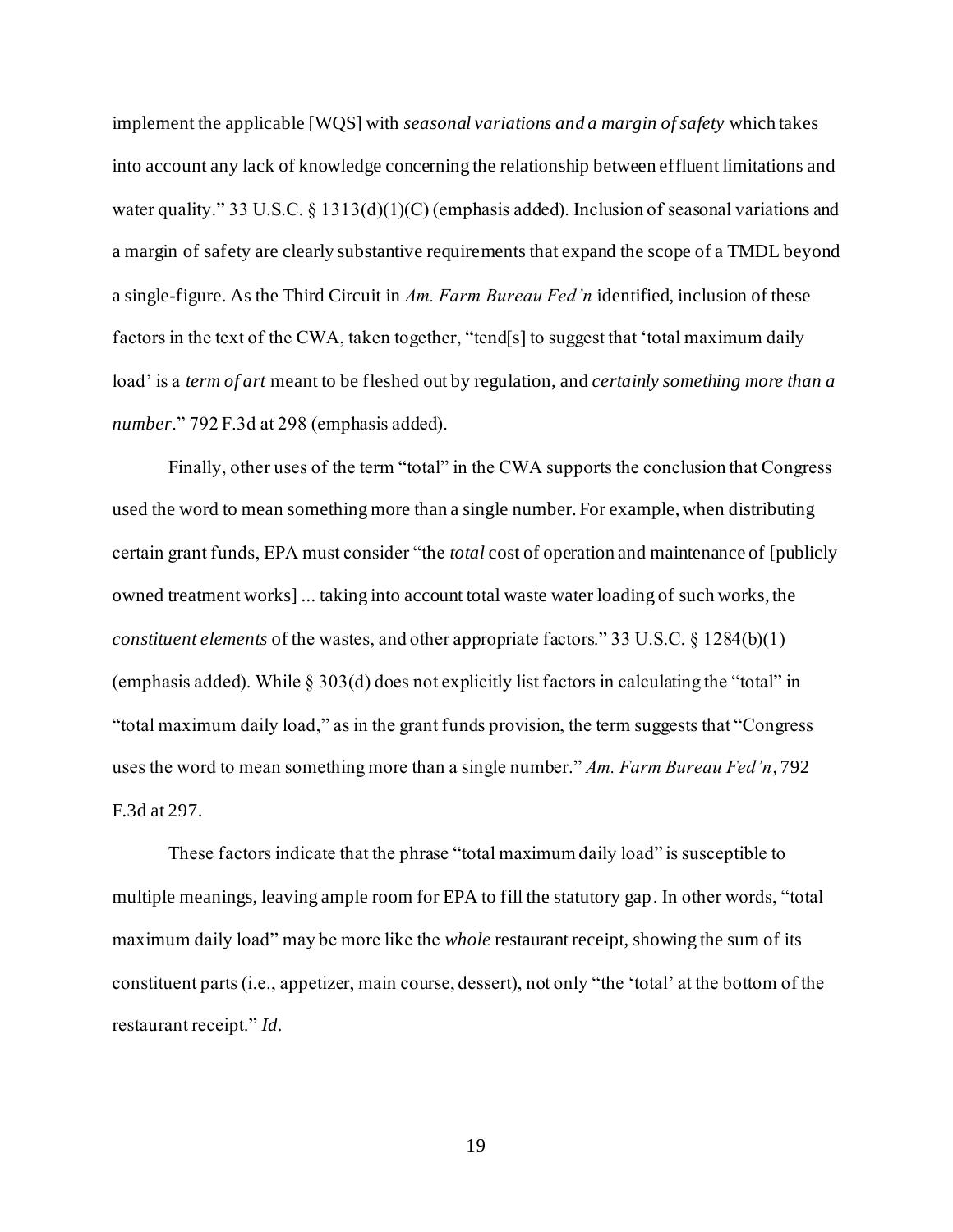*2. Statutory Context: CWA' s Background Principle of Cooperative Federalism*

New Union argues that EPA's TMDL, segmented into WLAs and LAs and distributed among individual sources throughout Lake Chesaplain's watershed, amounts to a *de facto* federal implementation of the TMDL. Motivating New Union's argument is the idea that this practice oversteps the CWA's background principle of *cooperative federalism,<sup>4</sup>* as nonpoint source pollution control often involves complex policy choices concerning local land use and zoning, activities traditionally regulated by states.

New Union points to two provisions in the CWA to support its claim for the reservation

of state authority. The CWA begins, in part, by declaring:

It is the policy of the Congress to recognize, preserve, and protect the primary responsibilities and rights of States to prevent, reduce, and eliminate pollution, to plan the development and use (including restoration, preservation, and enhancement) of land and water resources ...

33 U.S.C. § 1251(b) (§ 101 of the CWA). Secondly, the CWA provides that:

[N]othing in this chapter shall (1) preclude or deny the right of any State .... to adopt or enforce ... any standard or limitation respecting discharges of pollutants ... or (2) be construed as impairing or in any manner affecting any right or jurisdiction of the States with respect to the waters ... of such States.

§ 1370 (§ 510 of the CWA).

However, New Union reads too much into the reservation of state authority in these

provisions. First, § 101 of the CWA expressly *balances* its recognition of state influence with the

obligation of states "to consult with the Administrator [of EPA] in the *exercise of his authority*

*under this chapter*." § 1251(b) (emphasis added). In other words, EPA's authority under the

CWA operates as a check against state authority. Second, § 510 goes on to *limit* a state's exercise

<sup>4</sup> *See N.Y. v. U.S.*, 505 U.S. 144, 167 (1992) ("[U]nder the Commerce Clause, we have recognized Congress' power to offer States the choice of regulating [private] activity according to federal standards or having state law pre-empted by federal regulation ... This arrangement ... has been termed "a program of cooperative federalism").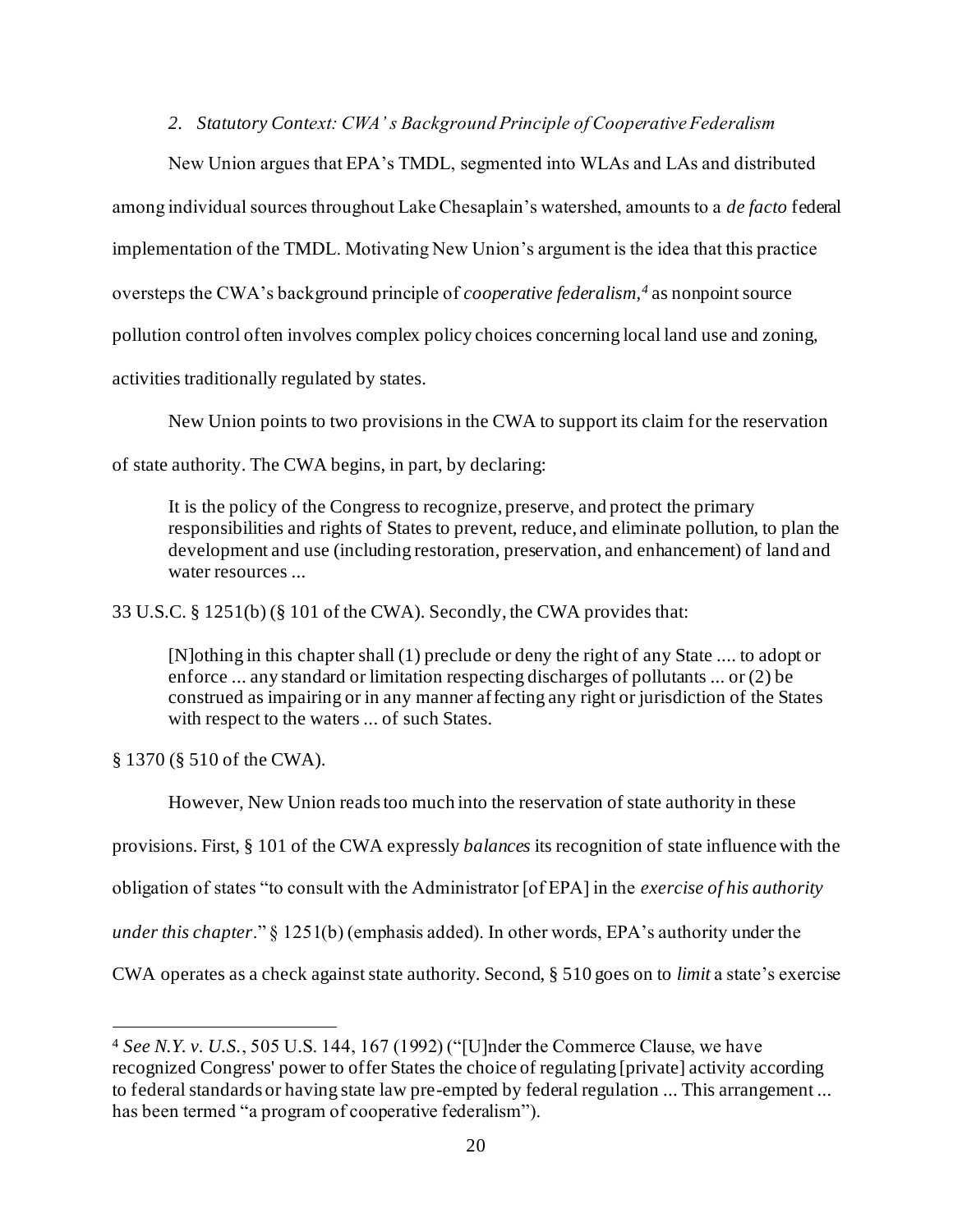of authority to "effluent limitation[s] ... which [are] *less stringent* than the effluent limitation[s] ... under this chapter." § 1370 (emphasis added). This provision merely establishes a minimum floor of protection, marking the outer bounds of state authority to regulate water pollution. Furthermore, when read in conjunction with § 101(g),<sup>5</sup> § 510 preserves state authority to *allocate* water, but does not limit the scope of water pollution controls that may be imposed on users who have obtained a water allocation, pursuant to state law. *See PUD No. 1 of Jefferson Cnty. v. Wash. Dep't of Ecology*, 511 U.S. 700, 720 (1994).

Both provisions emphasize a *key* feature of the CWA: its background principle of cooperative federalism. *SeeCatskill Mountains Chapter of Trout Unlimited, Inc. v. EPA*, 846 F.3d 492, 502 (2d Cir. 2017) ("The [CWA] envisions 'cooperative federalism' in the management of the nation's water resources"). The CWA's backdrop of cooperative federalism are evident throughout the Act; however, the clearest enunciation is in the Act's allocation of authority to regulate point and nonpoint sources.

The CWA assigns to EPA primary responsibility for regulating point sources through administration of the NPDES. 33 U.S.C. § 1342(a). Congress chose not to address nonpoint sources through a federal regulatory scheme but opted instead to provide federal grants to states for developing and implementing § 319 nonpoint source management programs. *See* § 1329. As noted, states also have primary authority to promulgate WQS, to submit a § 303(d) list, and to establish a TMDL, where point source effluent limitations are "not stringent enough to implement any [WQS],". § 1313.

<sup>&</sup>lt;sup>5</sup> "It is the policy of Congress that the authority of each State to allocate quantities of water within its jurisdiction shall not be superseded, abrogated or otherwise impaired by this chapter." 33 U.S.C. § 1251(g).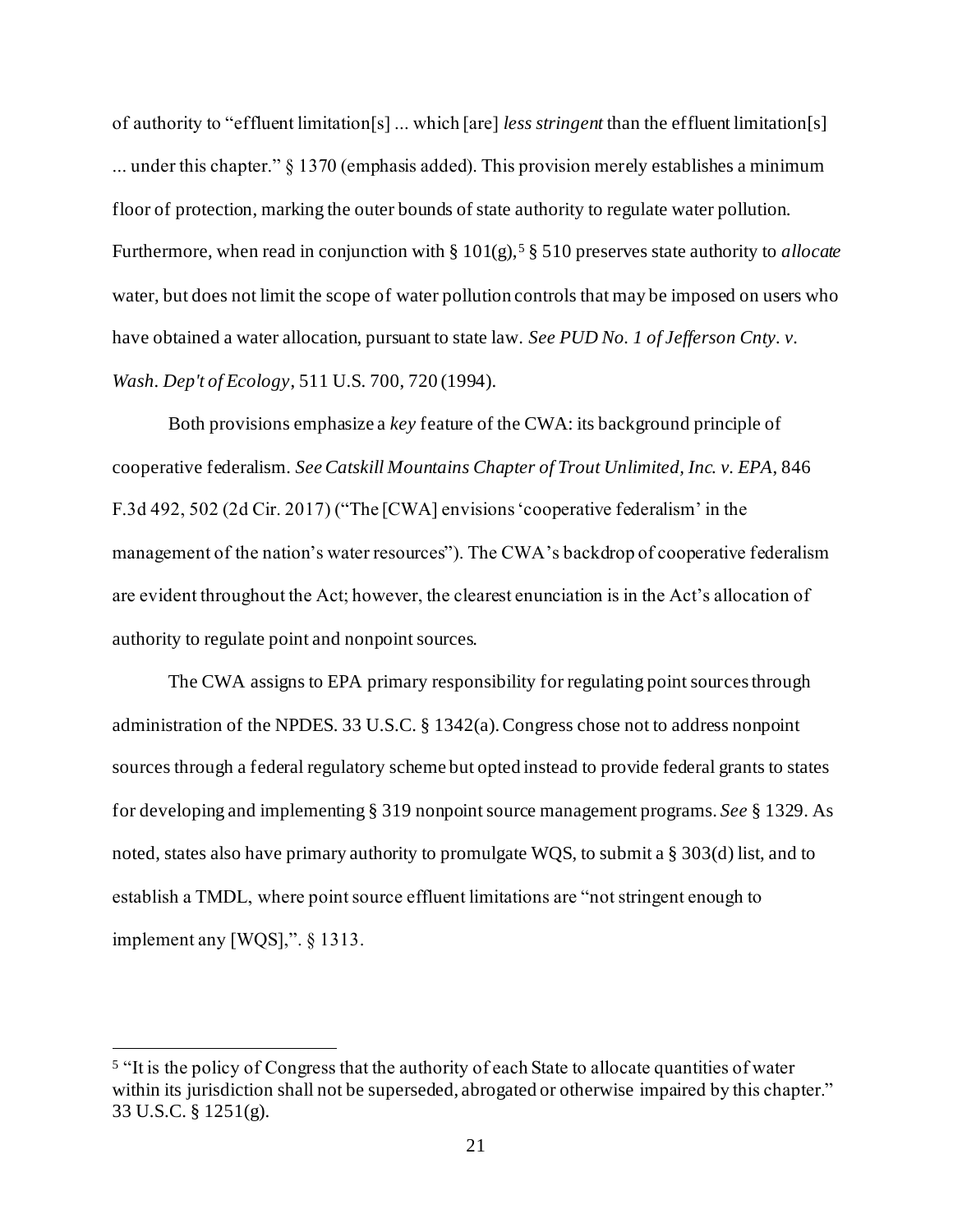The CWA's background principle of cooperative federalism *undercuts* New Union's argument that EPA's TMDL is a *de facto* federal implementation, as Congress did not intend for the Federal Government to have *no* part in nonpoint source pollution management. EPA's prominent role in the TMDL process illustrates this point. First, EPA may promulgate a TMDL if a state's TMDL is not established at a level necessary to implement the applicable WQS. § 1313(d)(2). By definition, a TMDL is required whenever a WQS is *impossible* to meet by point source reductions alone. As such, the CWA "*requires* the drafter of a TMDL to consider non-pointsource pollution." *Am. Farm Bureau Fed'n*, 792 F.3d at 299 (emphasis in original). Legislative history and the opening provisions of the CWA clearly indicate that Congress knew and, consequently, anticipated EPA's role in nonpoint source management. *See* H.R. Rep. No. 92– 911, at 105–06 (1972) ("The Committee clearly recognize that non-point sources of pollution are *a major contribution to water quality problems.*") (emphasis added); 33 U.S.C. § 1251(a)(7) ("it is the national policy that programs for the control of nonpoint sources of pollution be developed ... so as to enable the goals of this chapter to be met through the control of *both* point and nonpoint sources of pollution.") (emphasis added).

Second, EPA exercises "supervisory authority" over nonpoint sources in other provisions of the CWA. For example, EPA retains backstop authority to review and, ultimately, approve or disapprove of a state's carrying out of the CWA. *See* 33 U.S.C. §§ 1313 & 1342. EPA has broad authority to withhold grant money for state nonpoint source pollution management programs. § 1342(d)(2); *see Pronsolino v. Nastri*, 291 F.3d 1123, 1141, n. 19 (9th Cir. 2002) (characterizing § 319 grant funding as the "carrot" to the "stick" in § 303(d)'s quantified pollution loading allocations in TMDLs).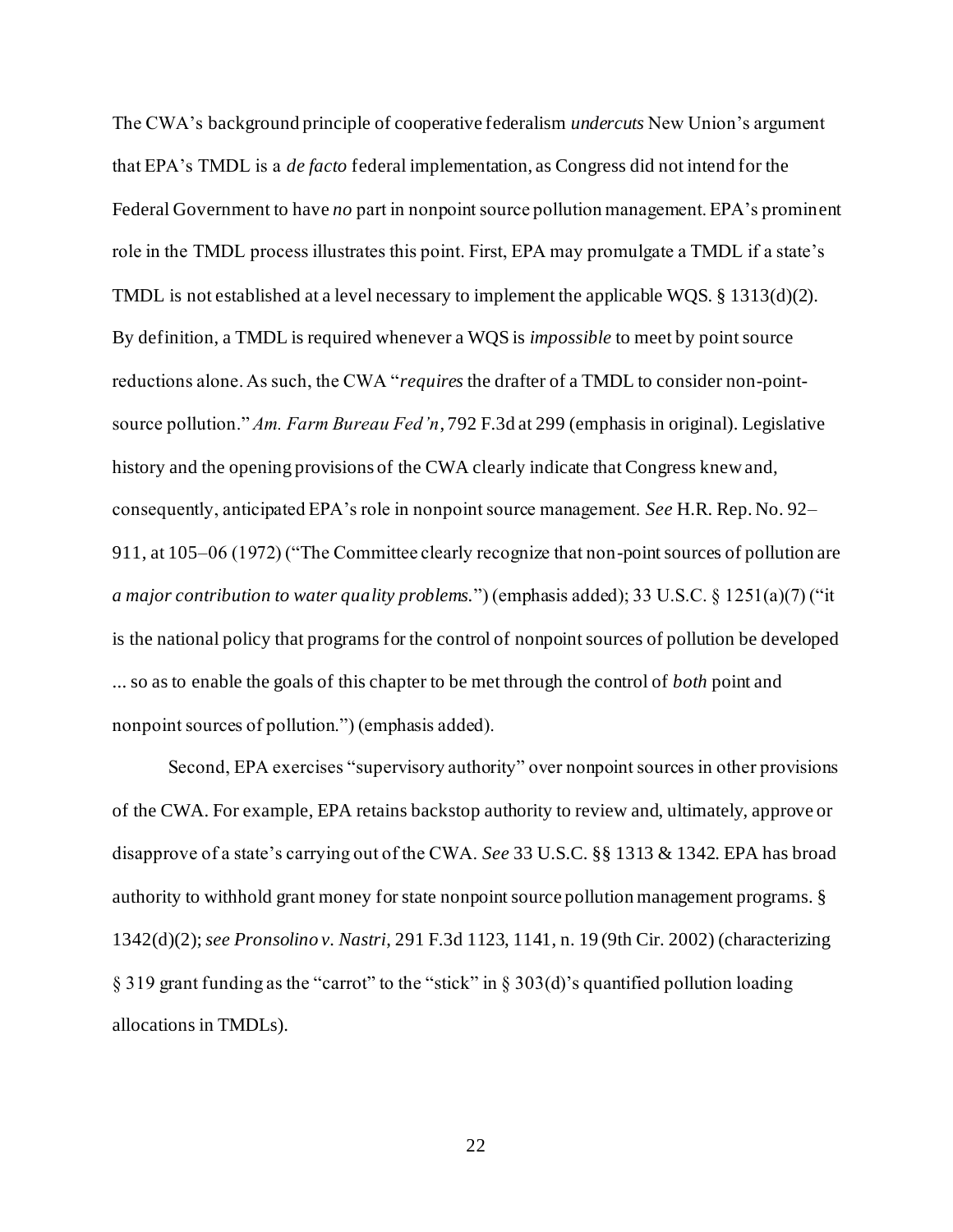Ultimately, as the Supreme Court announced, the CWA "anticipates a *partnership* between the States and the Federal Government," when it comes to nonpoint source pollution management. *Ark. v. Okla.*, 503 U.S. 91, 101 (1992) (emphasis added). EPA's authority over nonpoint sources of water pollution, however, "stops short of giving EPA authority to enact its *own* implementation plan where it has determined that the state's effort has fallen short." *Am. Farm Bureau Fed'n v. EPA*, 984 F.Supp.2d 289, 314 (M.D. Pa. 2013). Therefore, New Union's contention that EPA's adoption of the Lake Chesaplain TMDL is a *de facto* federal implementation is contrary to the CWA's background principles of cooperative federalism.

#### *3. "Federalism" Canon of Constitutional Avoidance*

New Union maintains that EPA's Lake Chesaplain TMDL, which is segmented into WLAs and LAs pursuant to EPA's interpretation of "total maximum daily load," intrudes on land use decisions traditionally made by states and, thereby, EPA's interpretation is invalid. As such, the "federalism" canon of constitutional avoidance is implicated.

The "federalism" canon of constitutional avoidance instructs courts that "Congress does not readily interfere" with states' "substantial sovereign powers under our constitutional scheme." *Gregory v. Ashcroft*, 501 U.S. 452, 461 (1991). The federalism canon should be applied at step one of *Chevron*. *See Am. Farm Bureau Fed'n*, 792 F.3d at 301 (examining debate regarding application of federalism canon in *Chevron* analysis).

Congress has the power "to regulate commerce ... among the several states." U.S. Const. art. 1, § 8, cl. 3. The Supreme Court, in *Gibbons v. Ogden*, early on recognized Congress' power to regulate interstate commerce on the "navigable waters of the United States" 22 U.S. 1, 89 (1824). While early decisions limited Congress' Commerce power to waterways that were "navigable-in-fact," *see The Daniel Ball*, 77 U.S. 557, 563 (1870), Congress expanded federal jurisdiction over "navigable waters" with the 1972 Amendments to the CWA.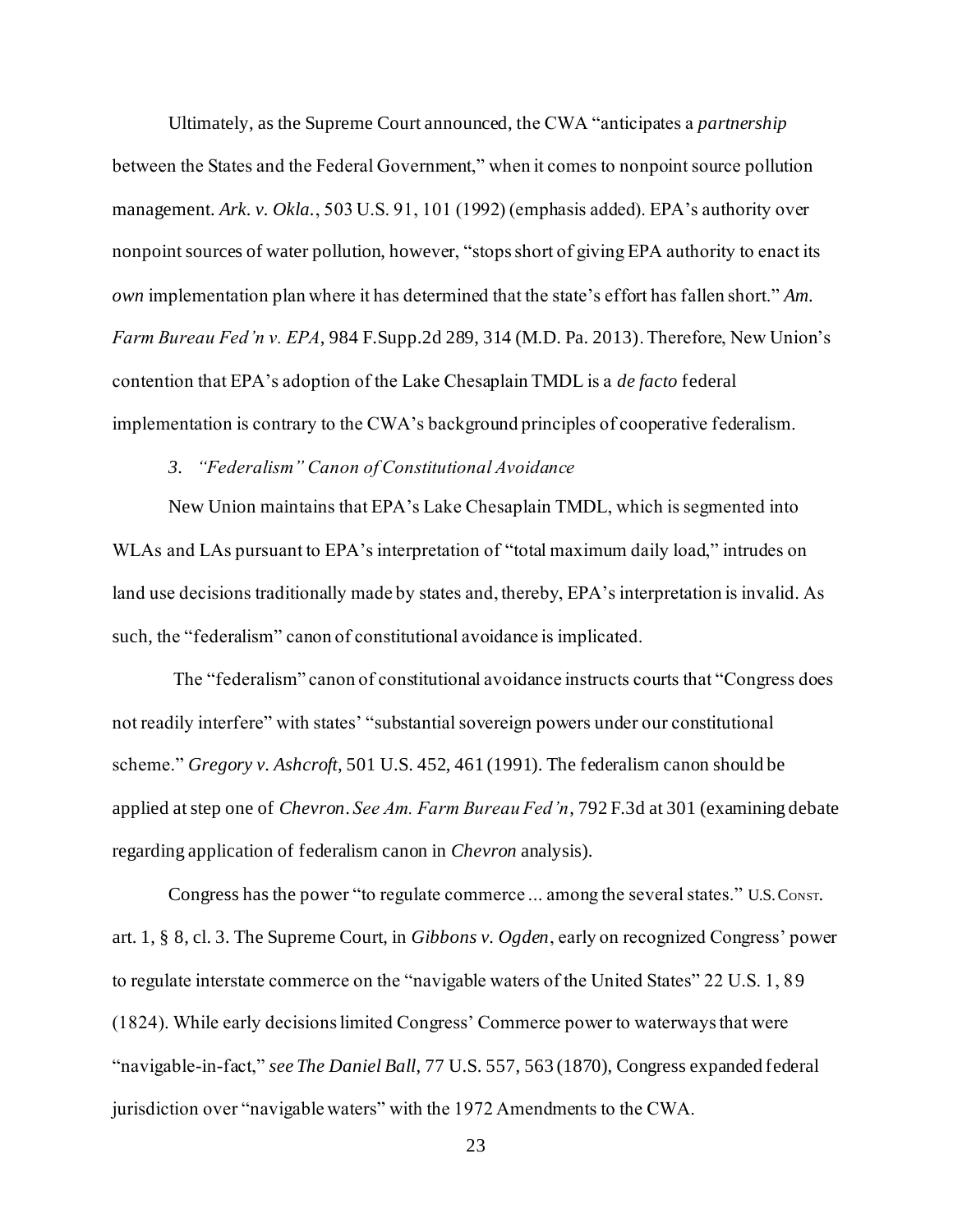Under the CWA, "navigable waters" means the "waters of the United States," or "WOTUS". § 1362(7). WOTUS is presently defined<sup>6</sup> as "[a]ll waters which are currently used, or were used in the past, or may be susceptible to use in interstate or foreign commerce, including ... intrastate lakes [and] rivers ... the use, degradation or destruction or which could affect interstate or foreign commerce." *1986/1988 Regulatory Definition of "Waters of the United States"*, EPA, https://www.epa.gov/wotus/19861988-regulatory-definition-waters-unitedstates (last visited on Nov. 18, 2021) (hereinafter, "pre-2015 WOTUS").

Lake Chesaplain attracts recreational boaters and fishermen and is connected to a navigable-in-fact stream, *see* R. at 7, therefore, it is most likely a navigable waterway under EPA's pre-2015 WOTUS definition. Thus, Congress' Commerce Clause jurisdiction extends to the Lake Chesaplain watershed, $7$  and its exercise of jurisdiction is not constrained by federalism principles.

Accordingly, Congress' *true* intent on the precise question at issue was to let EPA **fill the** 

#### <span id="page-31-0"></span>**statutory gap.**

#### *B. EPA's interpretation of "total maximum daily load" demands deference because of the Act's highly complex subject matter and broad grant of authority to EPA.*

Where statutory language is ambiguous, *Chevron* deference is especially suitable where an agency is tasked with administering "subject matter [that] is technical, complex, and dynamic." *Nat'l Cable & Telecomm.'s Ass'n, Inc. v.* G*ulf Power*, 534 U.S. 327, 328 (2002). The

<sup>6</sup> An August 2021 order vacated EPA's "Navigable Waters Protection Rule." *Pascua Yaqui Tribe v EPA*, No. CV-20-00266-TUC-RM, 2021 WL 3855977 (D. Ariz. Aug. 30, 2021); s*ee The Navigable Waters Protection Rule: Definition of "Waters of the United States"*, 85 FR 22250- 01.

<sup>7</sup> Congress' Commerce power exists throughout watersheds. *Okla. ex rel. Phillips v. Guy F. Atkinson Co.*, 313 U.S. 508, 525 (1941) ("There is no constitutional reason why Congress cannot, under the commerce power, treat the watersheds as a key to flood control on navigable streams and their tributaries"); *U.S. v. Appalachian Power Co*., 311 U.S. 377, 426 (1940) (... watershed development ... [is] likewise parts of commerce control).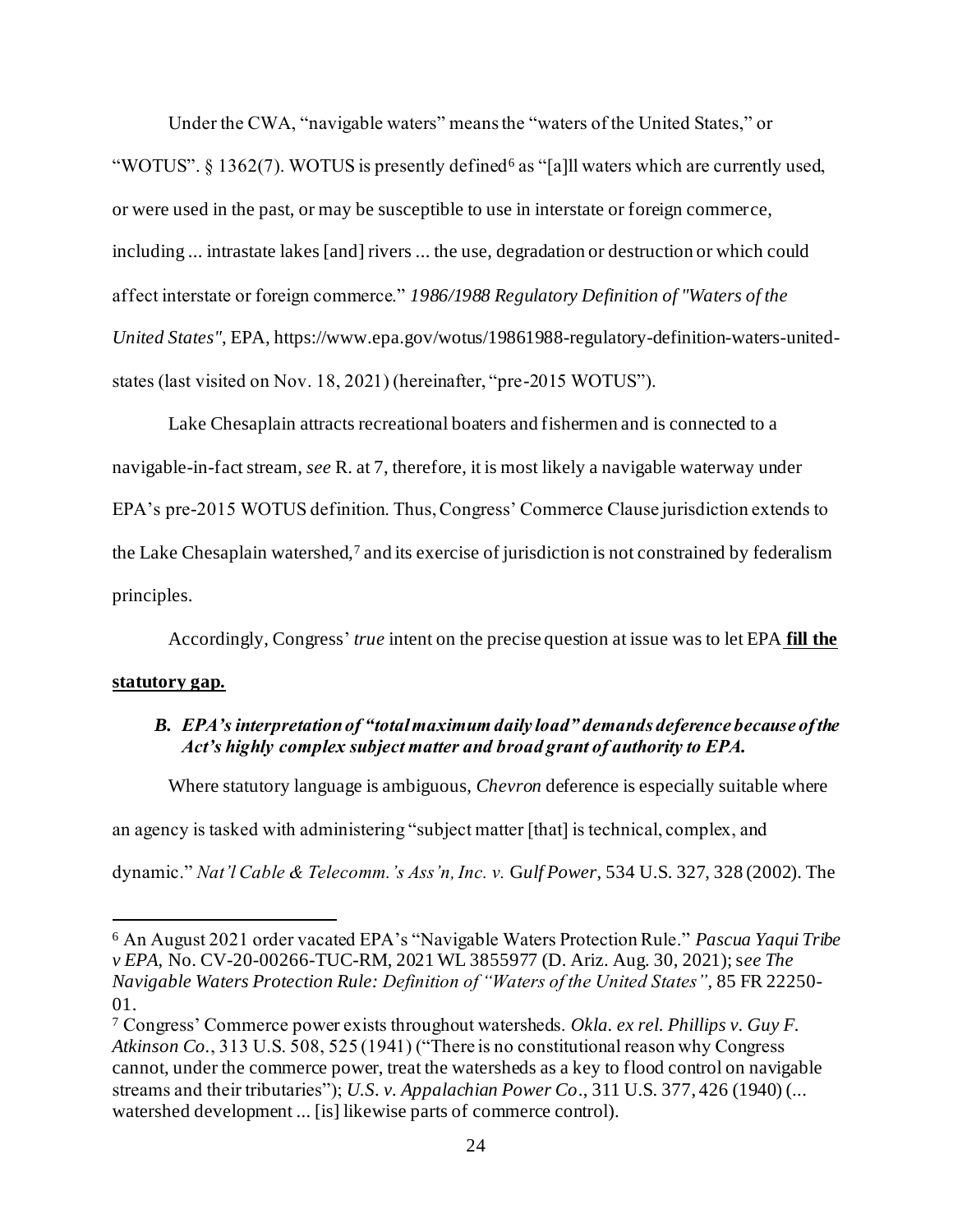CWA has long been recognized for its comprehensiveness. *See e.g., U.S. v. Riverside Bayview Homes, Inc.*, 474 U.S. 121, 132-33 (1985) (calling the CWA a "comprehensive legislative attempt" to clean the Nation's waters); *City of Milwaukee v. Ill. & Mich.*, 451 U.S. 304, 318-19 (1981) (characterizing the CWA as "a self-consciously comprehensive program"). Senator Randolph from West Virginia, who sponsored the 1972 Amendments to the CWA, considered the Act "the *most comprehensive legislation* that the Congress of the United States has ever developed" in the field of water pollution control. *See City of Milwaukee*, 451 U.S. at 318 (reviewing legislative history of the CWA) (emphasis added).

TMDLs are developed "using a range of techniques, from simple mass balance calculations to complex water quality modeling approaches," and the analysis depends on "a variety of factors including the waterbody type, complexity of flow conditions and pollutants causing the impairment." *Overview of Total Maximum Daily Loads (TMDLs)*, EPA, https://www.epa.gov/tmdl/overview-total-maximum-daily-loads-tmdls (last visited Nov. 15,  $2021$ ); 40 C.F.R § 130.7(c)(b)(1). As such, computation of a TMDL is a "highly technical, specialized interstitial matter that Congress does not ... decide itself, but delegates to specialized agencies to decide." *Zuni Pub. Sch. Dist. v. Dep't of Educ.*, 550 U.S. 81, 90 (2007).

Due to the Act's highly scientific and technical subject matter, Congress granted EPA broad regulatory authority under the Act, stating that, "[e]xcept as otherwise expressly provided in this chapter, the Administrator of the [EPA] ... shall administer this chapter." 33 U.S.C. § 1251(d). In 1984 EPA, acting pursuant to this authority, promulgated its definition of "total maximum daily load." 40 C.F.R. § 130.2(i). Although the CWA "does not specifically mention either WLAs or LAs," EPA recognized that "it is *impossible* to evaluate whether a TMDL is technically sound and whether it will be able to achieve standards *without* evaluating component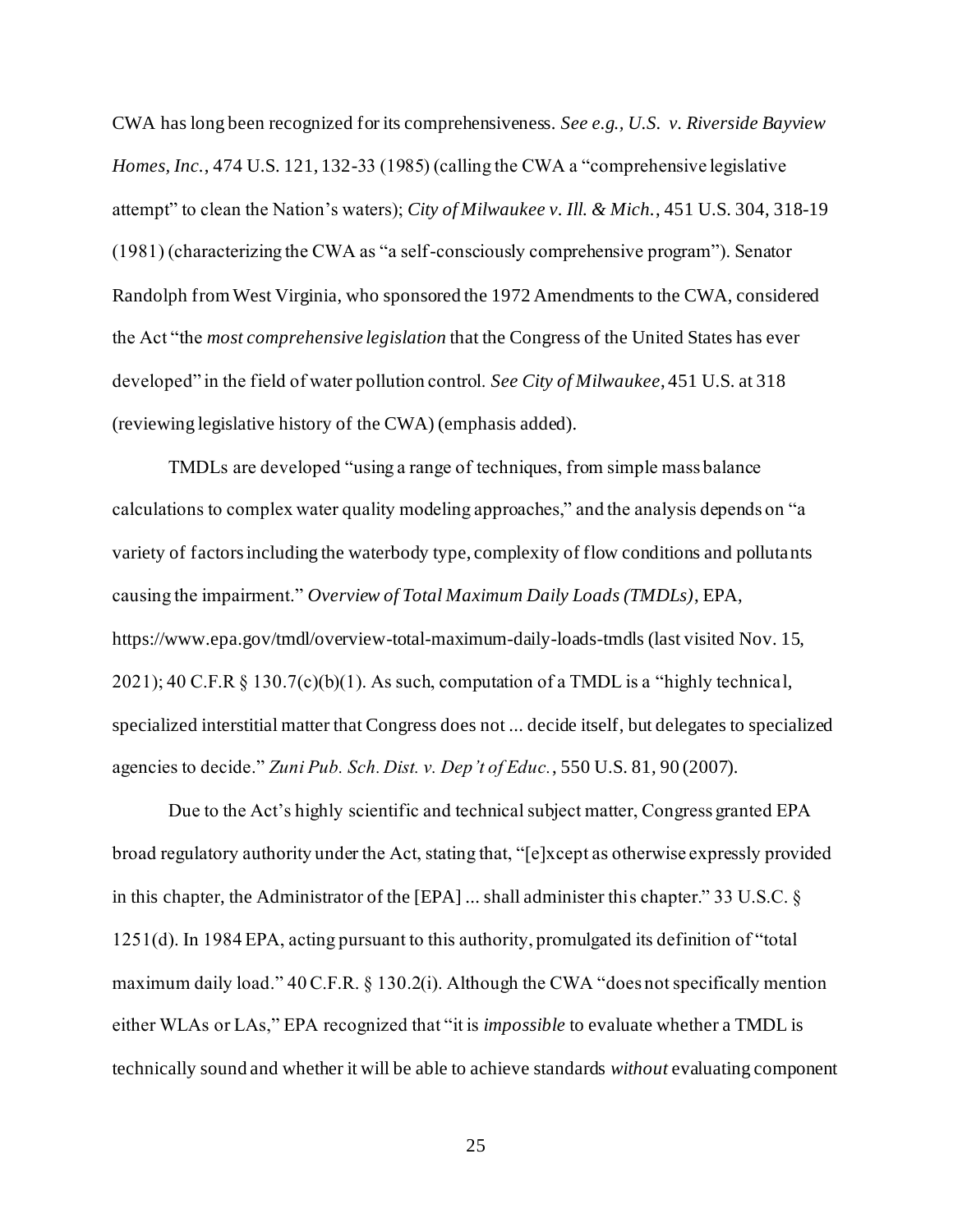WLAs and LAs." 50 Fed. Reg. 1775 (Jan 11, 1985) (emphasis added). Accordingly, given the Act's highly complex subject matter and its broad grant of authority to EPA, the agency's definition of "total maximum daily load" is a **"reasonable policy choice for the agency to make."** *Brand X Internet Serv.'s*, 545 U.S. at 986.

#### <span id="page-33-0"></span>*C. The paucity of caselaw concerning EPA's interpretation of "total maximum daily load" supports the conclusion that the interpretation is a reasonable exercise of EPA's discretion and deserves deference.*

Before 2015, no federal circuit court had examined a challenge to EPA's longstanding interpretation of the term "total maximum daily load." 40 C.F.R. § 130.2(i). Courts have nevertheless cited to EPA's definition, which was adopted in 1985, "numerous times without issue." *Am. Farm Bureau Fed'n*, 984 F.Supp.2d 289, 318-320 (reporting that more than 47,000 TMDLs had been adopted throughout the United States by 2015); *see* 50 Fed. Reg. 1774. Several courts, more importantly, have affirmatively acknowledged EPA's definition. *See e.g., Jackson*, 798 F.Supp.2d 210 ("A core requirement of any TMDL is to divide sources of contamination ... by specifying load allocations, or LAs, ... and to then set wasteload allocations, WLAs, to allocate daily caps among each point source of pollution"); *Alaska Ctr. for Env't v. Browner*, 20 F.3d 981, 985 (9th Cir. 1994) ("Congress and EPA have already determined that establishing TMDLs is an effective tool for achieving water quality standards in waters impacted by nonpoint source pollution").<sup>8</sup>

In 2015, the Third Circuit Court of Appeals heard *Am. Farm Bureau Fed'n*. 792 F.3d 281. The case, dealing with EPA's TMDL for the Nation's largest estuary, Chesapeake Bay,

<sup>8</sup> Other courts have defined TMDLs to accord with 40 C.F.R. § 130.2(i), seeming to indicate their approval of EPA's interpretation. *See e.g.*, *Upper Blackstone Water Pollution Abatement Dist. v. EPA*, 690 F.3d 9, 14, n. 8 (1st Cir. 2012); *Thomas v. Jackson*, 581 F.3d 658, 662 (8th Cir. 2009); *Sierra Club v. Meiburg*, 296 F.3d 1021, 1025 (11th Cir. 2002); *Hayes v. Whitman*, 264 F.3d 1017, 1021, n.2 (10th Cir. 2001).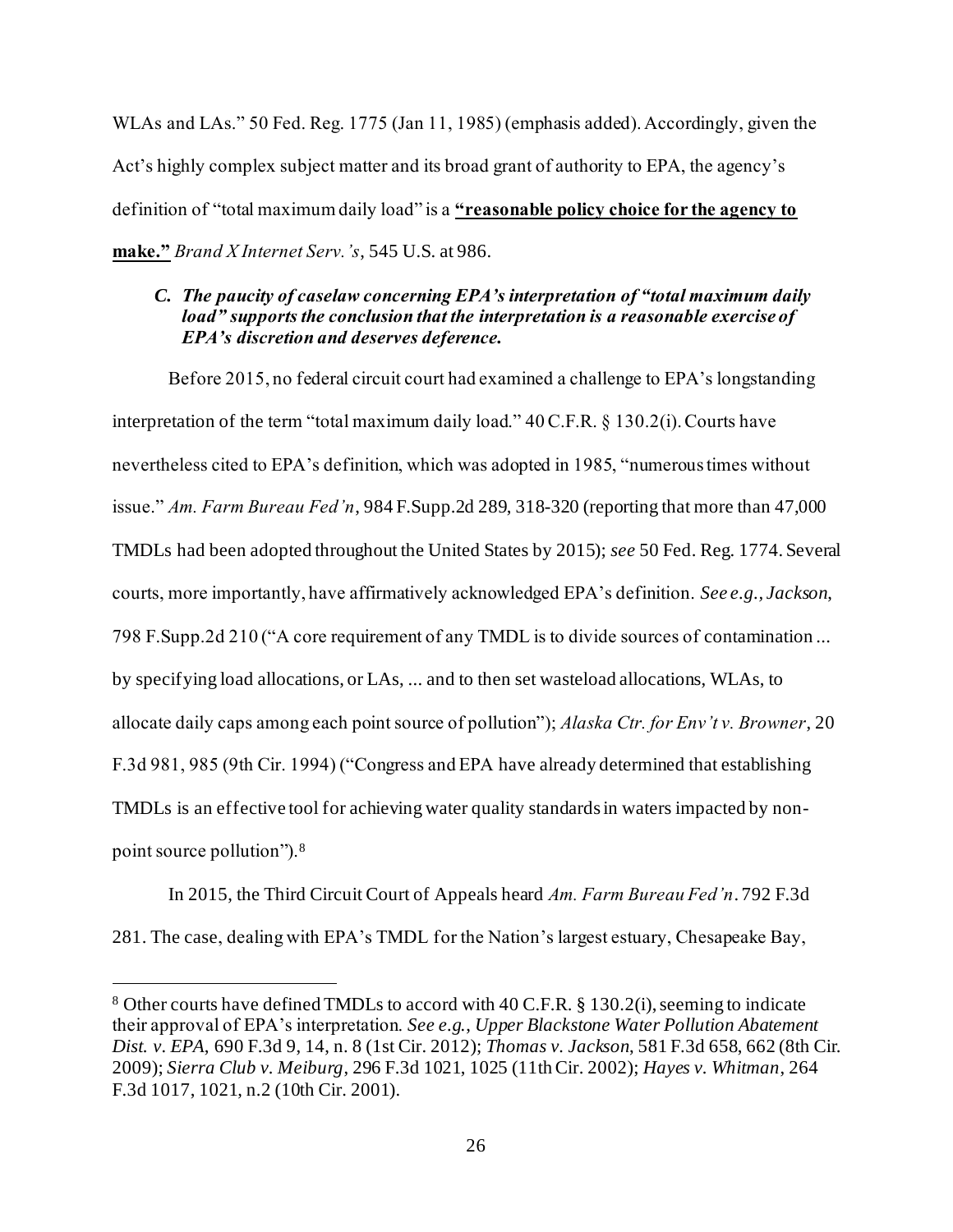presented "a question of first impression whether a TMDL could include more than a quantity of a pollutant." *Id.* at 295. The Third Circuit, applying *Chevron* to EPA's interpretation of "total maximum daily load," concluded that the phrase was ambiguous and susceptible to multiple meanings. *Id.* at 307. The court also found EPA's interpretation did not take over traditional state power to regulate land use and fell within Congress' commerce power to regulate interstate waters. *Id.* Finally, the court looked to the Act's legislative history, finding little on TMDLs, but found "congressional acquiescence" to EPA's interpretation when it added a new provision to the CWA, dealing exclusively with the Chesapeake Bay. *Id.* at 308; *see* 33 U.S.C. § 1267. Accordingly, the Third Circuit held that EPA's interpretation of the phrase "total maximum daily load" was reasonable and reflected a legitimate policy choice by the agency. *Am. Farm Bureau Fed'n*, 792 F.3d at 309.

No other court has examined EPA's longstanding interpretation of "total maximum daily load" since *Am. Farm Bureau Fed'n*. <sup>9</sup> As such, this Court should join the Third Circuit Court of Appeals in **deferring to EPA's interpretation.**

<sup>9</sup> In *Nat. Res. Def. Council, Inc. v. EPA*, the district court rejected EPA's argument that "while individual words in the phrase 'total maximum daily load' may be unambiguous, the phrase as a whole is susceptible to a broader range of meanings," because "a court cannot 'set aside a statute's plain language simply because the agency thinks it leads to undesirable consequences in some applications.'" 301 F.Supp.3d 133, 143 (D.D.C. 2018).

However, EPA has "considerable power under complex statutory regimes like the Clean Water Act," pursuant to longstanding principles of administrative law and *Chevron. Am. Farm Bureau Fed'n*, 792 F.3d at 297. Further, "no court has adverted to any problem with EPA's regulatory interpretation *of the phrase* ["total maximum daily load"]," since it was adopted by EPA in 1985. *Id.* at 297. Finally, the district court itself conceded that its ability to credit EPA's "pragmatic arguments" were constrained by the D.C. Circuit Court's strict adherence to plain meaning. *Nat. Res. Def. Council*, 301 F.Supp.3d at 143.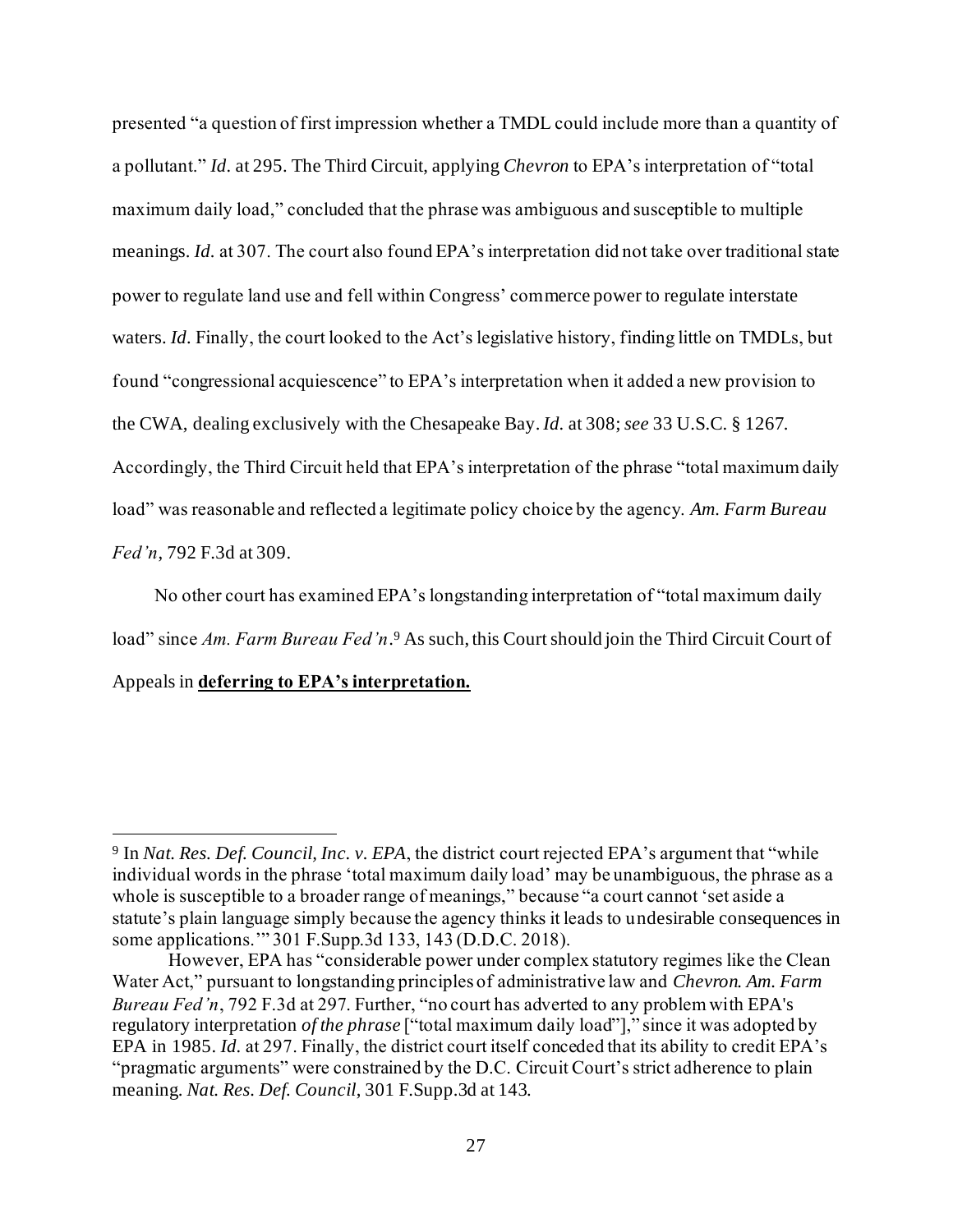# <span id="page-35-0"></span>**III. EPA's TMDL relies on impermissible interpretations of the terms "daily" and "maximum" because TMDLs must be expressed as a** *daily* **load, rather than an annual load, and TMDLs must ensure achievement of WQS on the date of its adoption, not five years later.**

#### <span id="page-35-1"></span>*A. The term "daily" in TMDL is unambiguous and EPA has not provided any adequate reason for a nondaily TMDL.*

In *Nat. Res. Def. Council, Inc. v. Muszynski*, EPA approved several TMDLs expressed in annual terms. 268 F.3d 91 (2d Cir. 2001). The Second Circuit Court of Appeals agreed with EPA that strict adherence to the term "daily" in TMDL would be "absurd" because, "for some combinations of pollutants and waterbodies, different expressions of the total maximum load of a pollutant are optimal." *Id.* at 96, 99. But the court only extended its *limited* exception<sup>10</sup> to occasions where there are adequate reasons in the record for a nondaily TMDL. *Id.* at 98. The court expressed doubt that "an annual measurement ... would ... be more appropriate," and remanded the issue because it "[did] not find adequate reasons in the record ... to explain why phosphorus is best regulated by TMDLs expressed in terms of annual loads." *Id.* at 99, 103.

Only five years later, the D.C. Circuit Court of Appeals in *Friends of Earth, Inc. v. EPA*, asserted that "agencies seeking to demonstrate absurdity have an *exceptionally high burden* [and] must show either that, as a matter of historical fact, Congress did not mean what it appears to have said, or that, as a matter of logic and statutory structure, it almost surely could not have meant it." 446 F.3d 140, 146 (D.C. Cir. 2006). In that case, the court reviewed EPA's interpretation of the term "daily" in TMDL under *Chevron*. *Id.* at 144. Beginning with the statute's language, the court reasoned that "*nothing* in this language [33 U.S.C § 1313(d)(1)(C)]

<sup>10</sup> The court's limited exception has narrow adoption. *See e.g., San Joaquin River Exch. Contractors Water Auth. v. State Water Res. Control Bd.*, 183 Cal. App. 4th 1110, 1124 (2010) (the California Court of Appeals recognized that "effective regulation may best occur by some other periodic measure than a diurnal one," but only if the agency provides a technical report explaining why the measurement was better suited than a daily load.).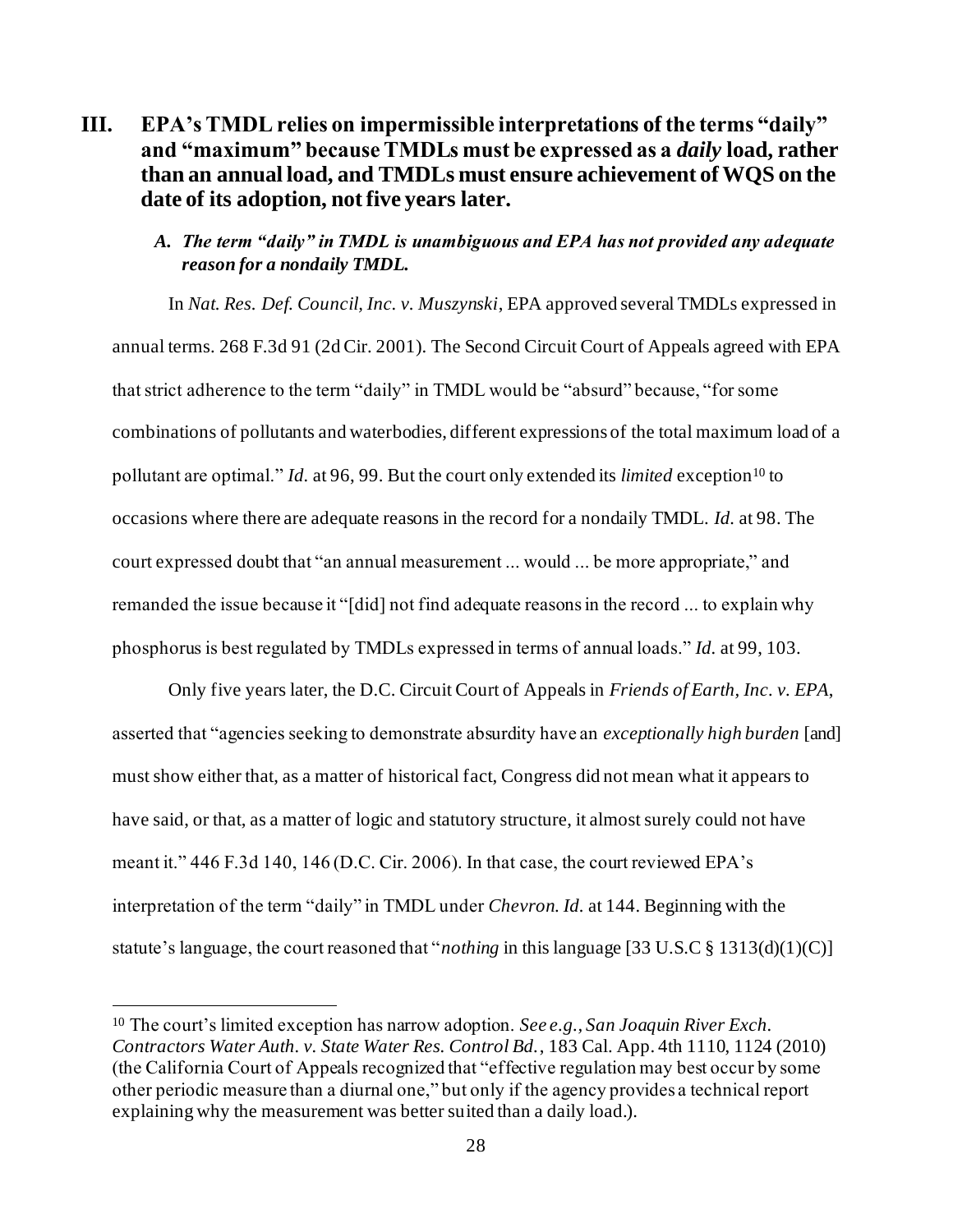even hints at the possibility that EPA can approve total maximum 'seasonal' or 'annual' loads." Id. (emphasis added). The court stated, "the law says daily, we see nothing ambiguous about this command." *Id.* Accordingly, the court held that EPA's approval of nondaily TMDLs was unlawful.

Here, as in *Friends of Earth*, EPA approved a TDML expressed in annual terms. Applying *Chevron*, detailed *supra*, to the term "daily" in TMDL yields the inevitable conclusion that the term is *unambiguous*—"daily means daily, *nothing else*." *Friends of Earth,* 446 F.3d at 142 (emphasis added). Accordingly, this Court should follow the D.C. Circuit and hold that the EPA's TMDL must be expressed in daily terms.

Recognizing an ambiguity of law, this court should adopt the exceptionally high burden in *Friends of Earth* where an agency seeks to demonstrate absurdity in statutory language. Even if the Second Circuit's limited exception were to apply, EPA has not provided adequate reasons to meet this narrow exception, such as a scientific or technical report in the record.

Accordingly, EPA has not met this exceptionally high burden and this Court should follow the D.C. Circuit by holding that **EPA's TMDL must be expressed in daily terms.**

#### <span id="page-36-0"></span>*B. EPA's interpretation of the term "maximum" in TMDL is impermissible because phased implementation of EPA's TMDL fails to meet applicable WQS on the date of its adoption.*

In *Anacostia Riverkeeper, Inc. v. Wheeler*, the court held that EPA cannot approve TMDLs that do *not* establish daily maximum discharge limits. 404 F. Supp. 3d 160, 164 (D.D.C. 2019). EPA approved loadings in TMDLs expressed as "max daily," "avg daily," and "annual average" figures. *Id.* at 167. The court reviewed EPA's interpretation of the term "maximum" in TMDL under *Chevron*, and relied heavily on the D.C. Circuit's analysis of the term "daily" in *Friends of Earth*. *Id.* at 170-171. Ultimately, the court concluded that the term "maximum" is unambiguous because "each word has its ordinary, unambiguous meaning." *Id.* at 171.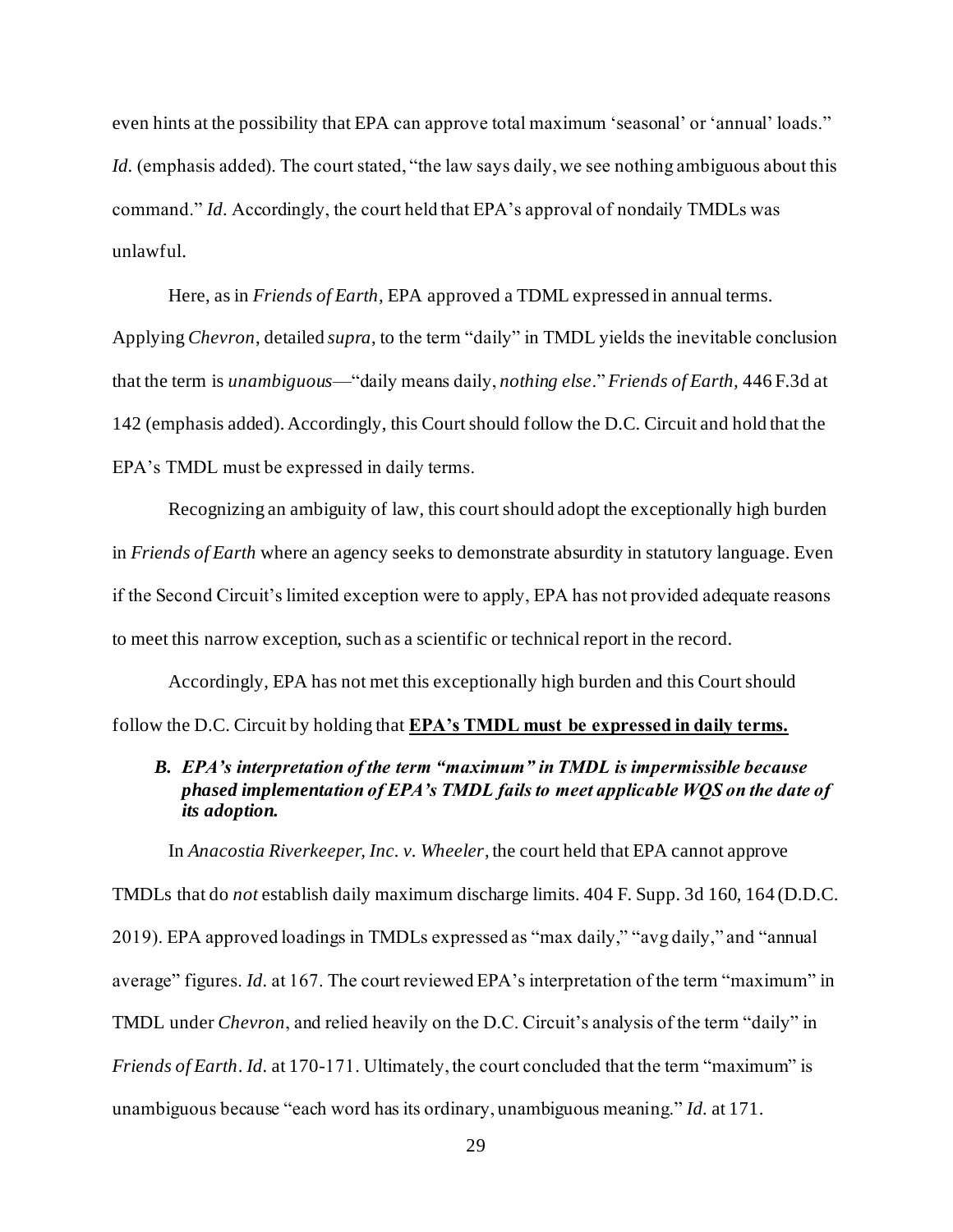Consequently, EPA must approve TMDLs "that represent *upper limits* of pollutants that can enter water bodies on any given day ... figures must be sufficiently low to ensure that, when complied with, the water quality standards are met." *Id.* at 175 (emphasis added); see *Nat. Res. Def. Council*, 301 F.Supp. 3d at 141 (the term "maximum" in "total maximum daily load" means "the greatest quantity of a pollutant that a waterbody can bear before the applicable water quality standards are violated").

Applying *Chevron*, detailed *supra*, to the term "maximum" in TMDL, in accordance with *Wheeler*, indisputably demonstrates that the term is unambiguous. A TMDL must reflect the "upper limit" of a pollutant that can be discharged into a waterbody to comply with applicable WQS. Here, phased implementation of EPA's TMDL does not meet the applicable phosphorous WQS on the *date of its adoption* and, therefore, **EPA's interpretation of the term "maximum" is impermissible**.

# <span id="page-37-0"></span>**IV. EPA's adoption of a credit for BMP pollution reductions from nonpoint sources is arbitrary, capricious, and an abuse of discretion due to the lack of assurances that BMPs will be implemented by polluters and New Union.**

An agency action is unlawful and must be set aside if it is arbitrary, capricious, an abuse of discretion, or otherwise not in accordance with the law. 5 U.S.C. § 706. An agency acts arbitrarily and capriciously if it approves a TMDL that a state is incapable of following. *Am. Farm Bureau Fed'n*, 792 F.3d at 307. Moreover, an agency acts arbitrarily, capriciously, and abuses its discretion by approving a TMDL that does not assure WQS. *Idaho Sportsmen's Coal. v. Browner*, 951 F.Supp 962, 966-967 (W.D. Wash. 1996).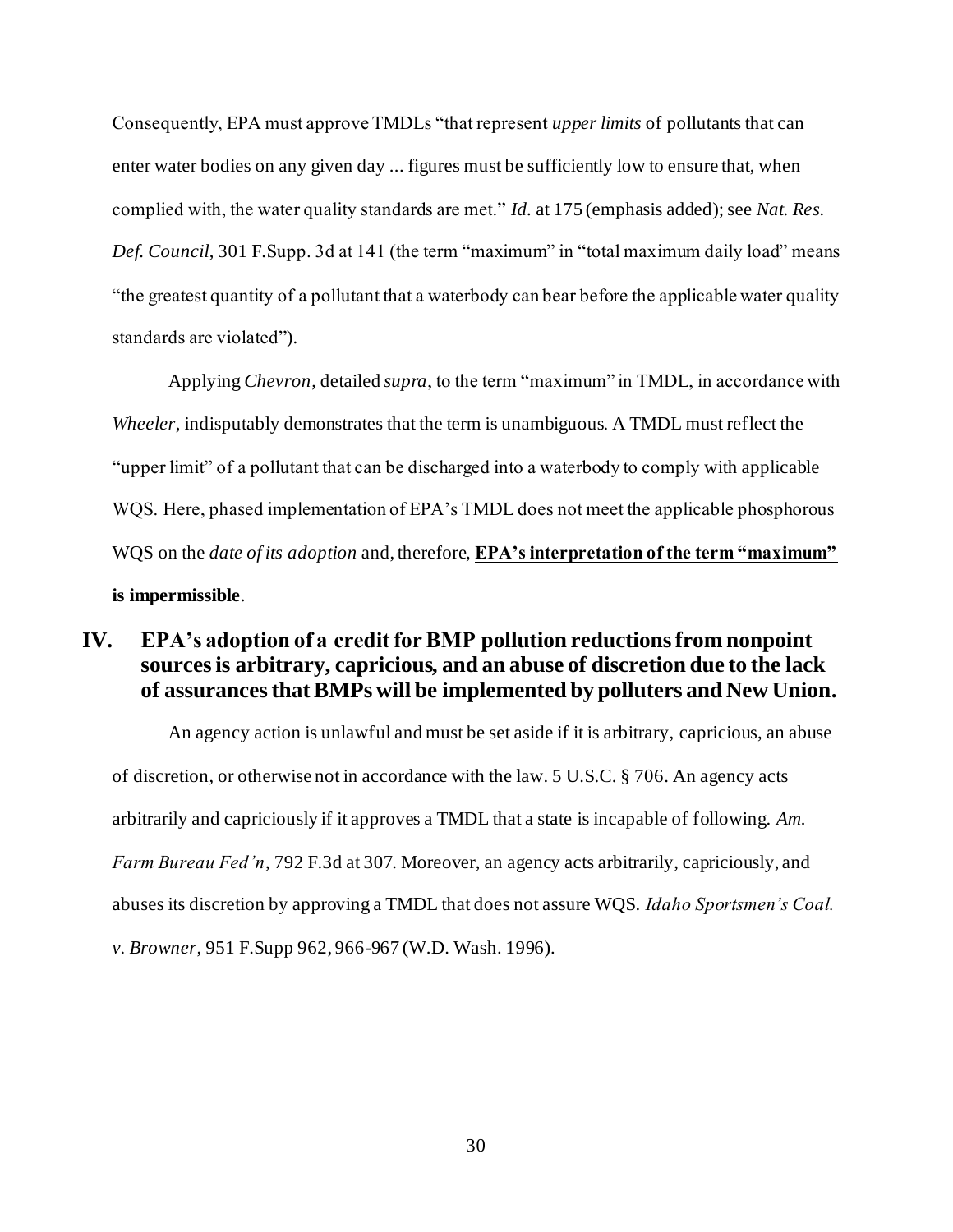#### <span id="page-38-0"></span>*A. EPA acted arbitrarily, capriciously, and abused its discretion when it adopted the CWIP because it offers no reasonable assurances that the BMPs for nonpoint source pollution reductions will be achieved.*

When WQS cannot be met by regulation of point sources alone, the state must assure that standards are achieved by reasonable BMPs for nonpoint source control. 40 C.F.R. § 131.12(a)(2). If the state *cannot* assure that BMPs are achievable, "the state may not permit the lowering of water quality from point sources." *Ohio Valley Envt'l Coal. v. Horinko*, 279 F.Supp.2d 732, 763(S.D. W. Va. 2003). Although the EPA has no authority under the CWA to regulate nonpoint sources directly, EPA regulations can indirectly place certain limits on nonpoint source pollution by requiring states *assure* that BMPs are *achieved*. *Id.*

For example, in *Ohio Valley Envt'l Coal.*, EPA approved an antidegradation policy which allowed for lower WQS if the state guaranteed *installation and maintenance* of reasonable BMPs for nonpoint sources. *Id*. at 740, 763. The policy also included provisions that a proposed or expanded discharge would be allowed where the applicant *agreed to* implement offsets so as to not impact WQS. *Id.* at 774. Therefore, EPA had reasonable assurance that the reductions in nonpoint source pollution would offset increases in effluent limitation standards in NPDES permits for point sources.

This is wholly different from the problem in front of the Court. Here, the CWIP *relies on* BMPs to reduce nonpoint source pollution by 35 percent. The anticipated reductions are to be achieved through BMPs, including: modified feeds for animal production facilities, physical and chemical treatment of manure streams, restrictions of manure spreading when soil is frozen or saturated, and increased septic tank inspection and pumping schedules. However, hog CAFOs have objected to the possible imposition of BMPs on their operations. Similarly, New Union homeowners have objected to additional septic tank maintenance. Unlike the BMPs in *Ohio Valley Envt'l Coal.*, where *proof of installation and maintenance* was required as reasonable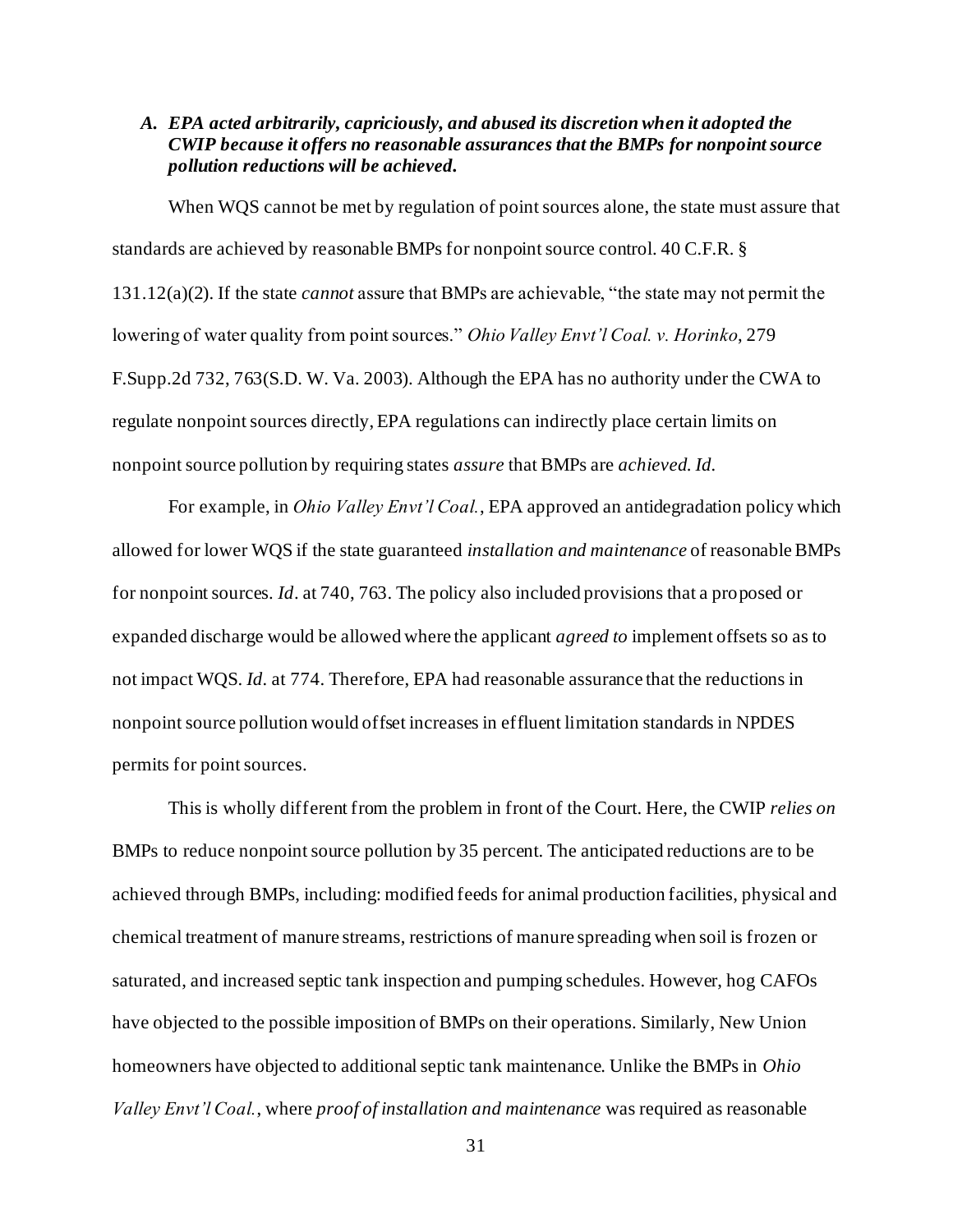assurance of their implementation, **the CWIP offers no guarantee that BMPs will be implemented by watershed polluters**.

#### <span id="page-39-0"></span>*B. EPA acted arbitrarily, capriciously, and abused its discretion when it adopted the CWIP because the agency has not provided evidence or reason-based judgement that these BMPs will in fact reduce nonpoint source pollution.*

An agency's action is arbitrary and capricious if the agency cannot articulate a satisfactory explanation for its action by providing a rational connection between the facts found and the choice made. *Jackson*, 798 F.Supp.2d at 222. An agency's discretion, while broad, is not infinite, and the agency's choice of TMDL model will be rejected if it "bears no rational relationship to the reality it purports to represent." *Am. Farm Bureau Fed'n,* 984 F.Supp.2d at 341.

For example, in *Jackson*, EPA approved TMDLs for the Anacostia River in the Mid-Atlantic region of the United States by "merely express[ing] hope" that the proposed load reductions would meet WQS. *Id.* at 244. EPA is obligated under the CWA and its implementing regulations to consider whether a TMDL will protect a waterbody's designated uses and meet all water quality criteria before granting its approval. *Id*. at 238; *see* 33 U.S.C. § 1313; 40 C.F.R. § 130.7. EPA did not provide evidence or reason-based judgement that the TMDL would protect the waterbody's designated uses or meet any water quality criteria. *Id*. at 244. The court held that EPA failed to shoulder its responsibility under the CWA, therefore, acting arbitrarily and capriciously by approving the TMDL. *Id.*

Here, EPA has similarly acted with *mere hope*, rather than based on evidence or reasoned judgement, by adopting the BMP credit system set forth in the CWIP. Although EPA provided examples of BMPs in the CWIP, EPA has not provided evidence or reason-based judgement that these BMPs *will*, if implemented, reduce nonpoint source pollution.